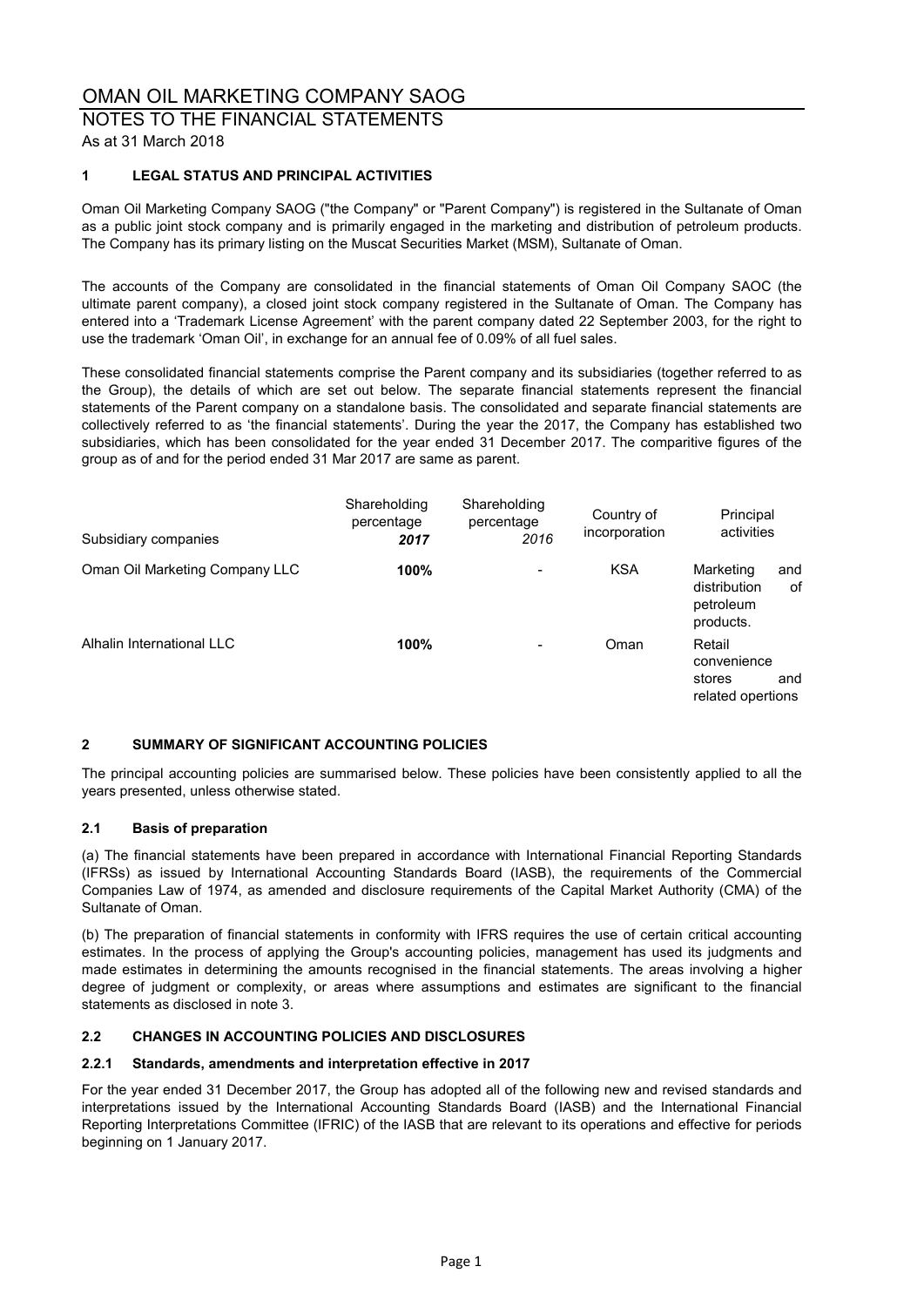NOTES TO THE FINANCIAL STATEMENTS As at 31 March 2018

# **2 SUMMARY OF SIGNIFICANT ACCOUNTING POLICIES (CONTINUED)**

# **2.2 CHANGES IN ACCOUNTING POLICIES AND DISCLOSURES (CONTINUED)**

# **2.2.1 Standards, amendments and interpretation effective in 2017 (continued)**

- Amendments to IAS 7 Statement of Cash Flows: Disclosure Initiative
- Amendments to IAS 12 Income Taxes: Recognition of Deferred Tax Assets for Unrealised Losses
- Annual Improvements Cycle 2014-2016

 Amendments to IFRS 12 Disclosure of Interests in Other Entities: Clarification of the scope of disclosure requirements in IFRS 12

The adoption of these standards and interpretations has not resulted in any major changes to the Group's accounting policies and has not affected the amounts reported for the current and prior periods.

#### **2.2.2 New standards, amendments and interpretations to existing standards that are not yet effective and have not been early adopted by the Group:**

The following new standards and amendments have been issued by the International Accounting Standards Board (IASB) which may impact the financial statements of the Group but are not yet mandatory for the year ended 31 December 2017:

- Transfers of Investment Property Amendments to IAS 40
- Annual Improvements 2014-2016 Cycle (issued in December 2016)
	- IFRS 1 First-time Adoption of International Financial Reporting Standards Deletion of short-term
	- IAS 28 Investments in Associates and Joint Ventures Clarification that measuring
	- investees at fair value through profit or loss is an investment-by-investment choice
	- IFRIC Interpretation 22 Foreign Currency Transactions and Advance Consideration
	- IFRIC Interpretation 23 Uncertainty over Income Tax Treatment exemptions for first-time adopters

Other IASB Standards and Interpretations that have been issued but are not yet mandatory, and have not been early adopted by the Group, are not expected to have a material impact on the Group's financial statements respectively.

# **IFRS 15 Revenue from Contracts with Customers**

IFRS 15 was issued in May 2014, and amended in April 2016, and establishes a five-step model to account for revenue arising from contracts with customers. Under IFRS 15, revenue is recognised at an amount that reflects the consideration to which an entity expects to be entitled in exchange for transferring goods or services to a customer.

The new revenue standard will supersede all current revenue recognition requirements under IFRS. Either a full retrospective application or a modified retrospective application is required for annual periods beginning on or after 1 January 2018. Early adoption is permitted. The Group plans to adopt the new standard on the required effective date using the modified retrospective approach.

The Group has performed an assessment and concluded that the impact is not material as in majority of the Group's contracts with customers, sale of good is generally expected to be the only performance obligation and accordingly, adoption of IFRS 15 is not expected to have a significant impact on the Group's revenue and profit or loss. The Group expects the revenue recognition to occur at a point in time when control of the asset is transferred to the customer, generally on delivery of the goods.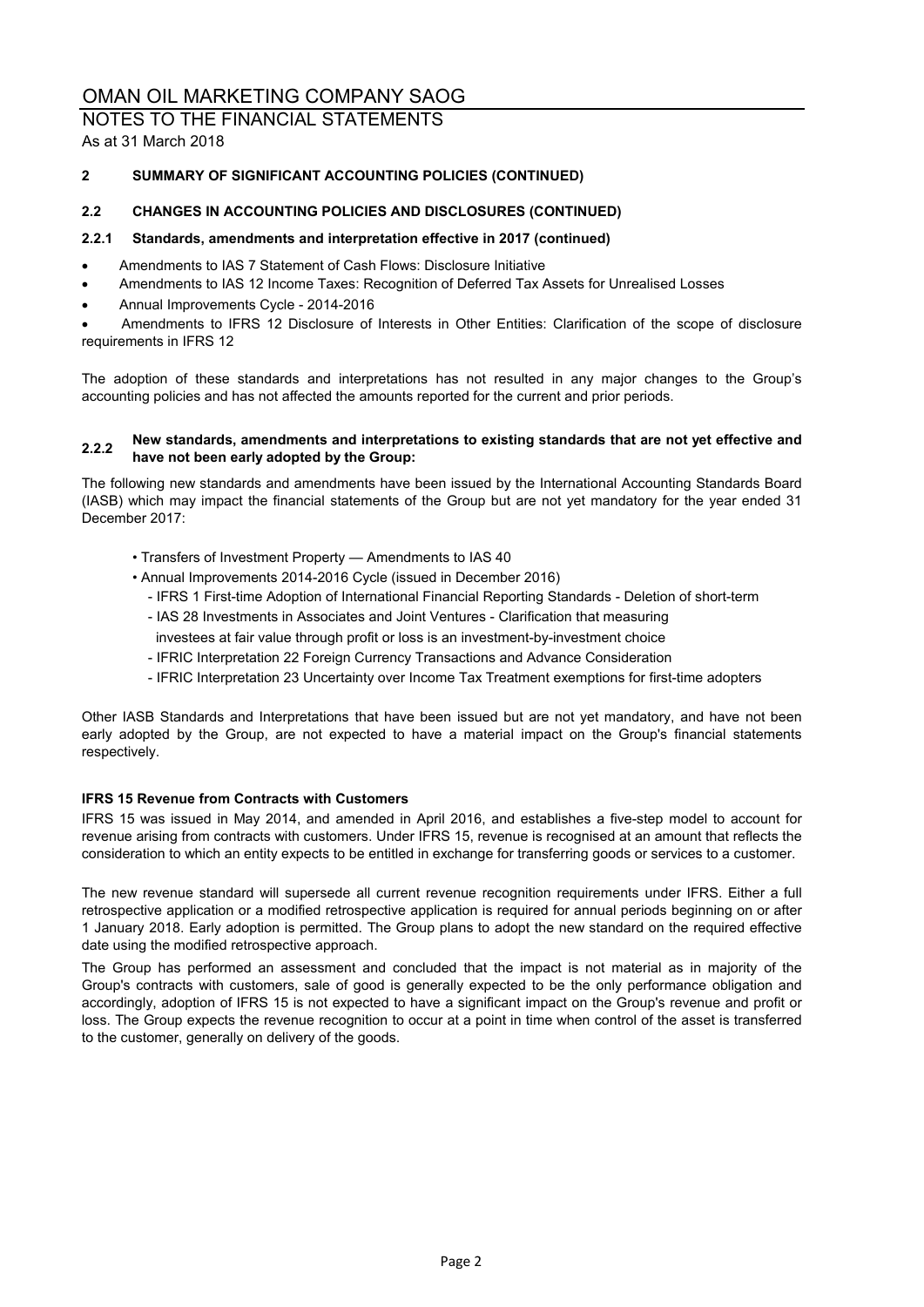NOTES TO THE FINANCIAL STATEMENTS As at 31 March 2018

# **2 SUMMARY OF SIGNIFICANT ACCOUNTING POLICIES (CONTINUED)**

# **2.2 CHANGES IN ACCOUNTING POLICIES AND DISCLOSURES (CONTINUED)**

# **2.2.2 New standards, amendments and interpretations to existing standards that are not yet effective and have not been early adopted by the Group (continued)**

#### **IFRS 16 Leases**

The IASB issued IFRS 16 Leases (IFRS 16), which requires lessees to recognise assets and liabilities for most leases. The standard includes two recognition exemptions for lessees – leases of 'low-value' assets (e.g., personal computers) and short-term leases (i.e., leases with a lease term of 12 months or less).

For lessors, there is little change to the existing accounting in IAS 17 Leases. Group will perform a detailed assessment in the future to determine the extent. The new standard will be effective for annual periods beginning on or after 1 January 2019. Early application is permitted, provided the new revenue standard, IFRS 15 Revenue from Contracts with Customers, has been applied, or is applied at the same date as IFRS 16. A lessee can choose to apply the standard using either a full retrospective or a modified retrospective approach. The standard's transition provisions permit certain reliefs.

IFRS 16 also requires lessees and lessors to make more extensive disclosures than under IAS 17.

In 2018, the Group will continue to assess the potential effect of IFRS 16 on its financial statements.

#### **IFRS 9 Financial Instruments**

In July 2014, the IASB issued the final version of IFRS 9 Financial Instruments that replaces IAS 39 Financial Instruments: Recognition and Measurement and all previous versions of IFRS 9. IFRS 9 brings together all three aspects of the accounting for financial instruments project: classification and measurement, impairment and hedge accounting. IFRS 9 is effective for annual periods beginning on or after 1 January 2018, with early application permitted. Except for hedge accounting, retrospective application is required but providing comparative information is not compulsory. For hedge accounting, the requirements are generally applied prospectively, with some limited exceptions.

The Group plans to adopt the new standard on the required effective date and will not restate comparative information. During 2017, the Group has performed an impact assessment of all three aspects of IFRS 9. This assessment is based on currently available information and may be subject to changes arising from further reasonable and supportable information being made available to the Group in 2018 when the Group will adopt IFRS 9. Overall, the Group does not expect significant impact on its statement of financial position and equity.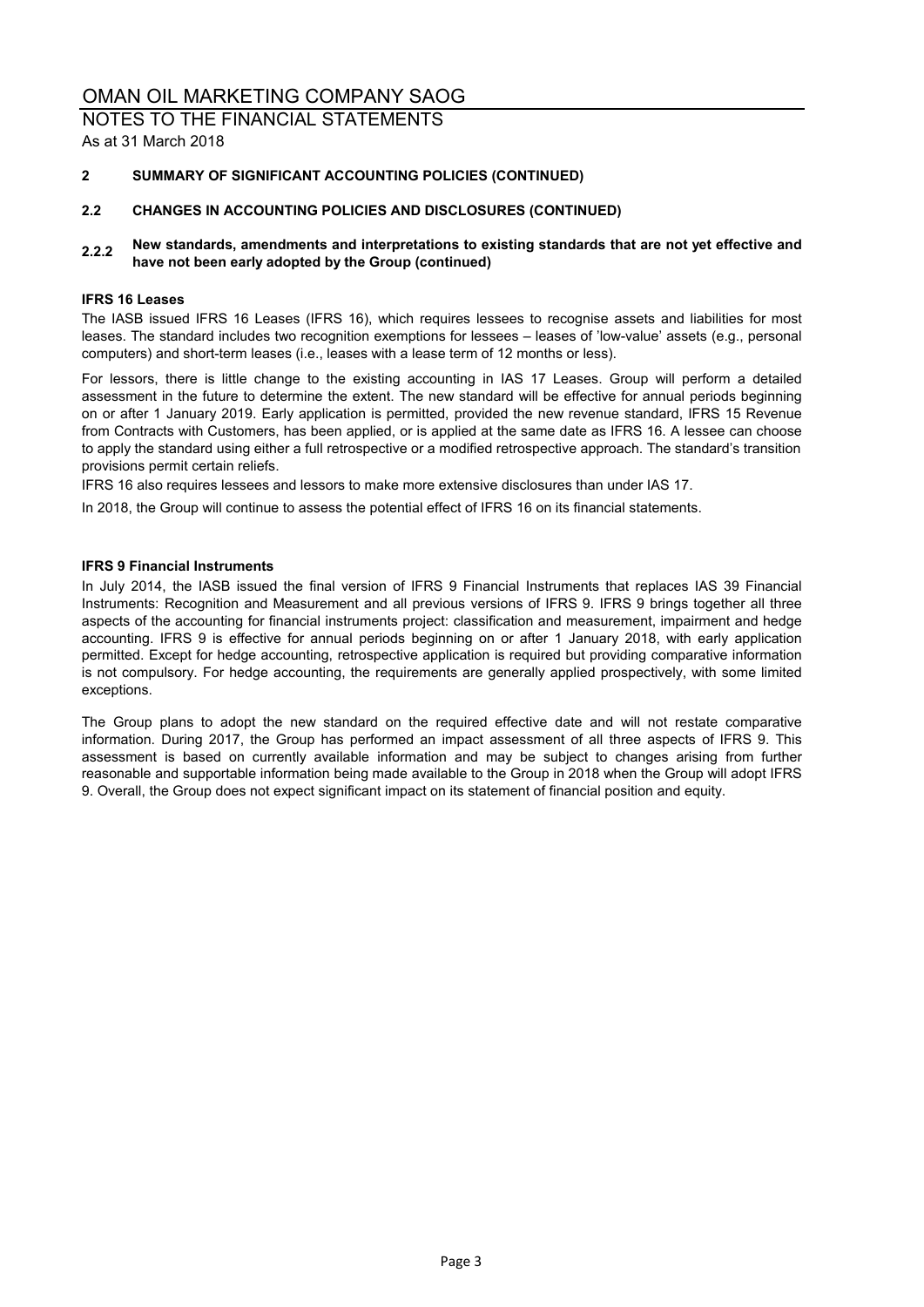NOTES TO THE FINANCIAL STATEMENTS As at 31 March 2018

# **2 SUMMARY OF SIGNIFICANT ACCOUNTING POLICIES (CONTINUED)**

# **2.3 BASIS OF CONSOLIDATION**

# *Subsidiaries*

The financial statements comprise those of the Parent company and each of its subsidiaries as at 31 December each year. Subsidiaries are all entities (including special purpose entities) over which the Group exercises control. Control is achieved when the Parent company:

- Power over the investee (i.e. existing rights that give it the current ability to direct the relevant activities of the investee)
- Exposure, or rights, to variable returns from its involvement with the investee, and
- The ability to use its power over the investee to affect its returns

When the Group has less than a majority of the voting or similar rights of an investee, the Group considers all relevant facts and circumstances in assessing whether it has power over an investee, including:

- The contractual arrangement with the other vote holders of the investee.
- Rights arising from other contractual arrangements.
- The Group's voting rights and potential voting rights.

The Group re-assesses whether or not it controls an investee if facts and circumstances indicate that there are changes to one or more of the three elements of control. Consolidation of a subsidiary begins when the Group obtains control over the subsidiary and ceases when the Group loses control of the subsidiary. Assets, liabilities, income and expenses of a subsidiary acquired or disposed of during the year are included in the statement of comprehensive income from the date the Group gains control until the date the Group ceases to control the subsidiary.

Profit or loss and each component of other comprehensive income are attributed to the equity holders of the Parent of the Group and to the non-controlling interests, even if this results in the non-controlling interests having a deficit balance. When necessary, adjustments are made to the financial statements of subsidiaries to bring their accounting policies into line with the Group's accounting policies. All intra-group assets and liabilities, equity, income, expenses and cash flows relating to transactions between members of the Group are eliminated in full on consolidation.

A change in the ownership interest of a subsidiary, without a loss of control, is accounted for as an equity transaction. If the Group loses control over a subsidiary, it:

- derecognises the assets (including goodwill) and liabilities of the subsidiary
- derecognises the carrying amount of any non-controlling interests
- derecognises the cumulative translation differences recorded in equity
- recognises the fair value of the consideration received
- recognises the fair value of any investment retained
- recognises any surplus or deficit in profit or loss
- reclassifies the Parent's share of components previously recognised in other comprehensive income to profit or loss or retained earnings, as appropriate, as would be required if the Group had directly disposed of the related assets or liabilities.

The Parent Company accounts for its investment in subsidiaries based on the equity method for the purpose of its separate financial statements.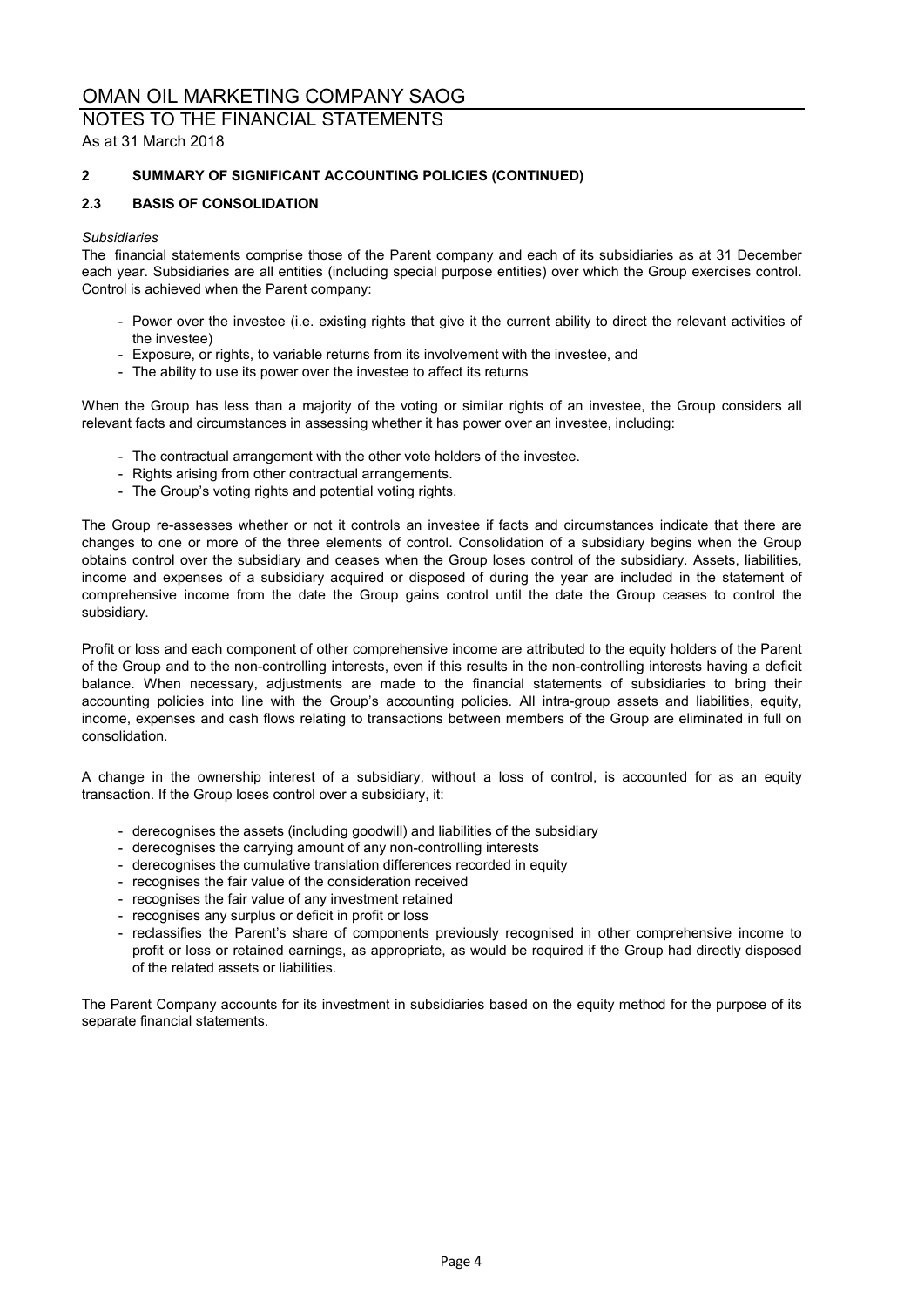# NOTES TO THE FINANCIAL STATEMENTS

As at 31 March 2018

# **2.4 PROPERTY, PLANT AND EQUIPMENT**

Property, plant and equipment are stated at cost less accumulated depreciation and impairment losses. Where an item of property, plant and equipment comprises major components having different useful lives, they are accounted as separate items of property, plant and equipment.

Expenditure incurred to replace a component of an item of property, plant and equipment that is accounted for separately, including major inspection and overhaul expenditure, is capitalised and amortised. Subsequent expenditure is capitalised only when it increases the future economic benefits embodied in the item of property, plant and equipment and can be measured reliably. All other expenditure is recognised in the statement of comprehensive income as an expense when incurred.

The cost of the property, plant and equipment is written down to residual value in equal instalments over the estimated useful lives of the assets. The estimated useful lives are:

|                                  | Years    |
|----------------------------------|----------|
| <b>Buildings</b>                 | 10 to 20 |
| Plant and equipment              | 5 to 25  |
| Vehicle, furniture and computers | 4 to 8   |

Capital work-in-progress are carried at cost less any recognised impairment loss and is not depreciated until it is transferred into one of the asset categories, which occurs when the asset is ready for use.

The assets' residual values and useful lives are reviewed, and adjusted if appropriate, at the end of each reporting period. Where the carrying amount of an asset is greater than its estimated recoverable amount, it is written down immediately to its recoverable amount.

Gains and losses on disposals of property, plant and equipment are determined by comparing the proceeds with the carrying amounts and are taken into account in determining operating profit.

# **2.5 INVESTMENT IN ASSOCIATES AND JOINT VENTURES**

An associate is an entity over which the Group has significant influence. Significant influence is the power to participate in the financial and operating policy decisions of the investee, but is not control or joint control over those policies.

A joint venture is a type of joint arrangement whereby the parties that have joint control of the arrangement have rights to the net assets of the joint venture. Joint control is the contractually agreed sharing of control of an arrangement, which exists only when decisions about the relevant activities require the unanimous consent of the parties sharing control. The considerations made in determining significant influence or joint control are similar to those necessary to determine control over subsidiaries.

The Group's investments in its associate and joint venture are accounted for using the equity method.

Under the equity method, the investment in an associate or a joint venture is initially recognised at cost. The carrying amount of the investment is adjusted to recognise changes in the Group's share of net assets of the associate or joint venture since the acquisition date. Goodwill relating to the associate or joint venture is included in the carrying amount of the investment and is not tested for impairment separately.

The statement of comprehensive income reflects the Group's share of the results of operations of the associate or joint venture. Any change in OCI of those investees is presented as part of the Group's OCI. In addition, when there has been a change recognised directly in the equity of the associate or joint venture, the Group recognises its share of any changes, when applicable, in the statement of changes in equity. Unrealised gains and losses resulting from transactions between the Group and the associate or joint venture are eliminated to the extent of the interest in the associate or joint venture.

The aggregate of the Group's share of profit or loss of an associate and a joint venture is shown on the face of the statement of comprehensive income outside operating profit.

The financial statements of the associate or joint venture are prepared for the same reporting period as the Group. When necessary, adjustments are made to bring the accounting policies in line with those of the Group.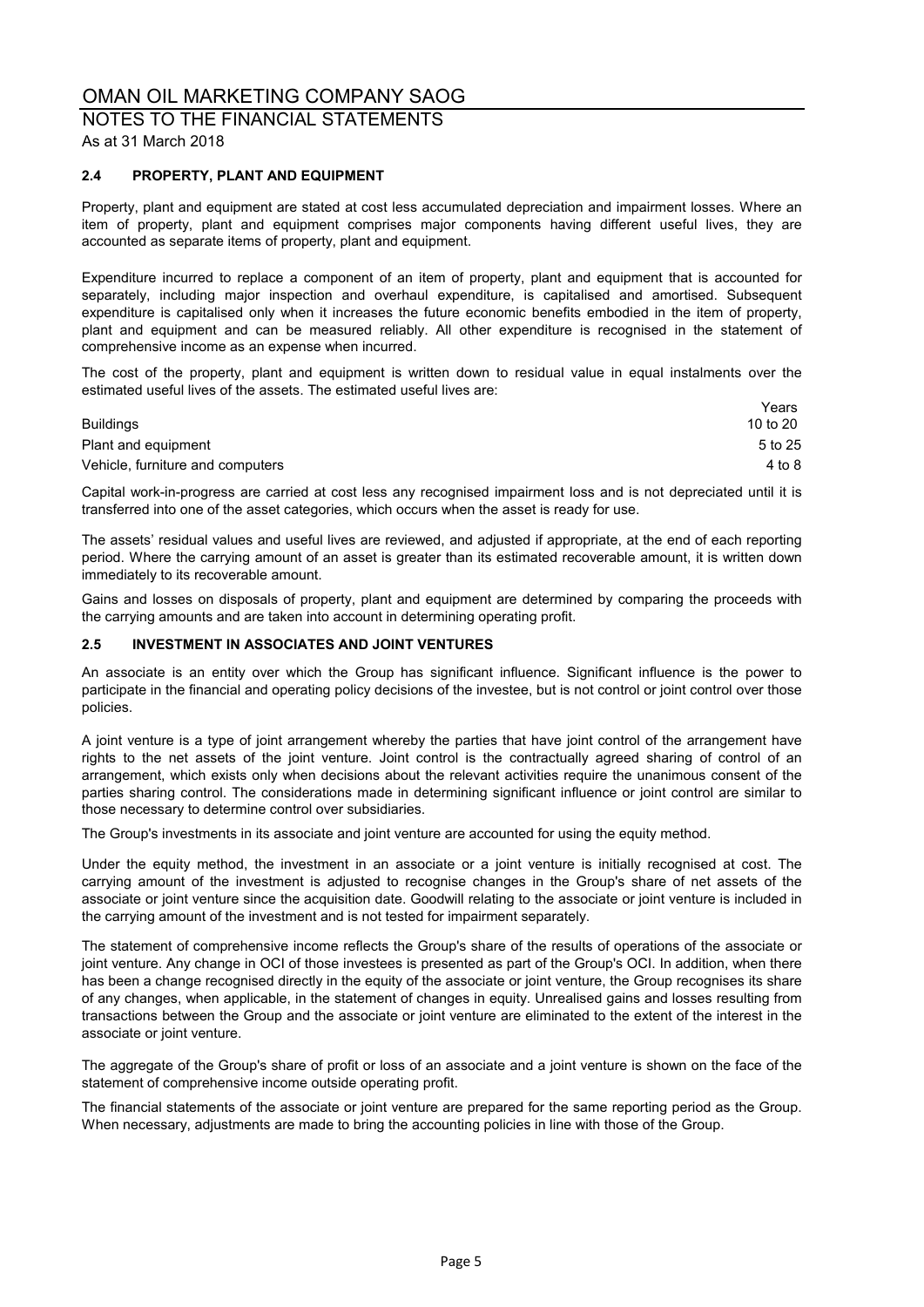# NOTES TO THE FINANCIAL STATEMENTS

As at 31 March 2018

# **2 SUMMARY OF SIGNIFICANT ACCOUNTING POLICIES (CONTINUED)**

# **2.5 INVESTMENT IN ASSOCIATES AND JOINT VENTURES (CONTINUED)**

After application of the equity method, the Group determines whether it is necessary to recognise an impairment loss on its investment in its associate or joint venture. At each reporting date, the Group determines whether there is objective evidence that the investment in the associate or joint venture is impaired. If there is such evidence, the Group calculates the amount of impairment as the difference between the recoverable amount of the associate or joint venture and its carrying value, and then recognises the loss as 'Share of profit of an associate and a joint venture' in the consolidated statement of comprehensive income.

Upon loss of significant influence over the associate or joint control over the joint venture, the Group measures and recognises any retained investment at its fair value. Any difference between the carrying amount of the associate or joint venture upon loss of significant influence or joint control and the fair value of the retained investment and proceeds from disposal is recognised in profit or loss.

# **2.6 INVENTORIES**

Inventories are stated at the lower of cost and net realisable value. Costs are those expenses incurred in bringing each product to its present location and condition, and are determined as follows:

- 
- Oil and lubricants : purchase cost on a first-in-first-out basis
- Stores and spares in the state of the state of the state of the state of the state of the state of the state of the state of the state of the state of the state of the state of the state of the state of the state of the
	-

Net realisable value is based on estimated selling price, less any further costs expected to be incurred to completion and disposal.

# **2.7 FINANCIAL ASSETS**

The Group classifies its financial assets into loans and receivables. The classification depends on the purpose for which the financial assets were acquired. Management determines the classification of its financial assets at initial recognition.

#### *Loans and receivables*

Loans and receivables are non-derivative financial assets with fixed or determinable payments that are not quoted in an active market, other than: (a) those that the entity intends to sell immediately or in the short term, which are classified as held for trading, and those that the entity upon initial recognition designates as at fair value through the statement of comprehensive income; (b) those that the entity upon initial recognition designates as available for sale; or (c) those for which the holder may not recover substantially all of its initial investment, other than because of credit deterioration.

# **2.8 TRADE AND OTHER RECEIVABLES**

Trade and other receivables are stated net of impairment losses. A provision for impairment of trade receivables is established if there is objective evidence that Group will not be able to collect all amounts due according to the terms of receivables. Significant financial difficulties of the debtor, probability that debtor will enter bankruptcy or financial reorganization, and default or delinquency in payments are considered indicators that the trade receivable is impaired. The amount of the provision is the difference between the asset's carrying amount and the present value of estimated future cash flows, discounted at the effective interest rate. The amount of provision is recognised in the statement of comprehensive income.

# **2.9 CASH AND CASH EQUIVALENTS**

For the purpose of statement of cash flows, cash and cash equivalents include cash on hand and at bank with a maturity of less than three months from the date of placement, net of bank overdrafts, if any.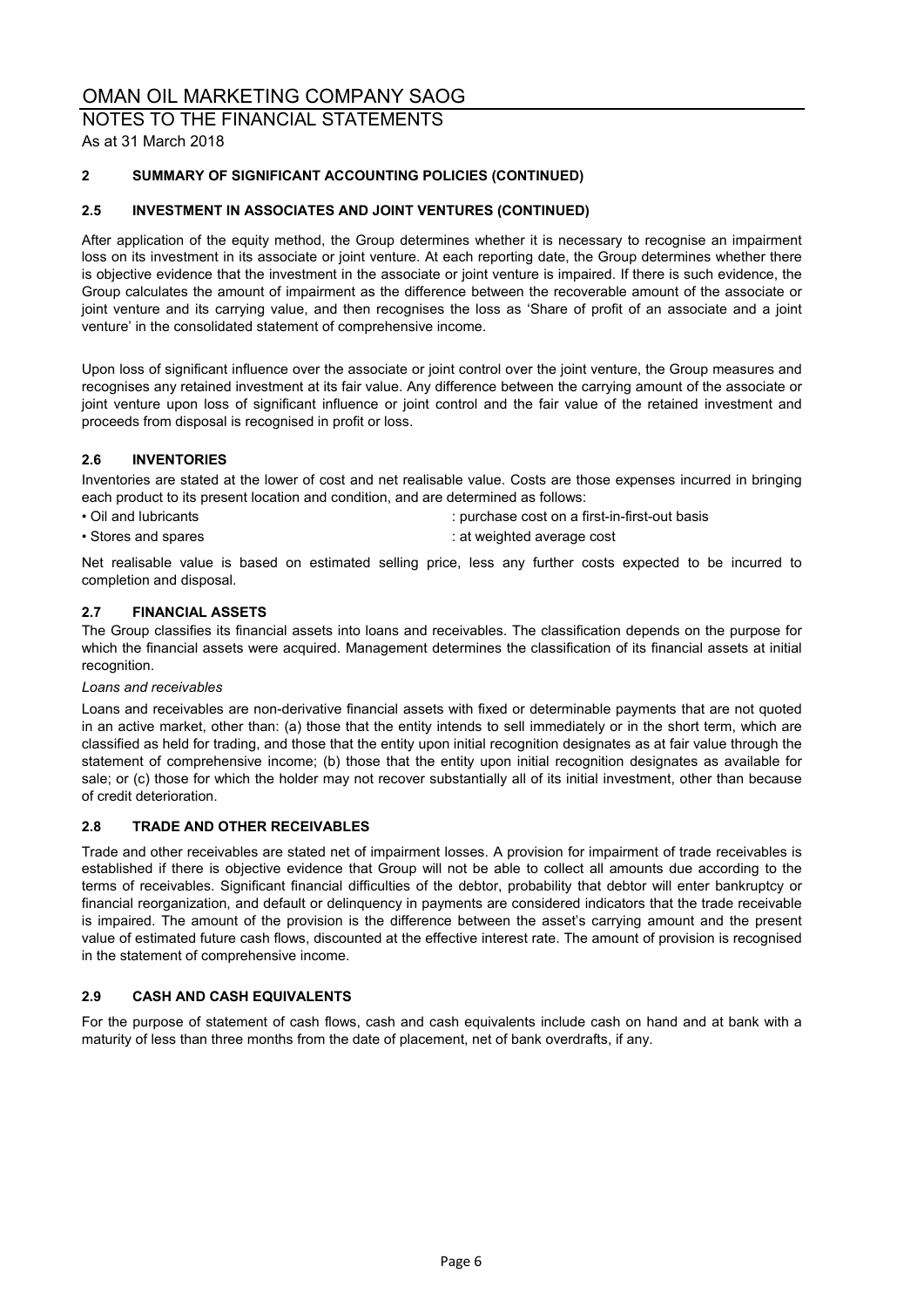# NOTES TO THE FINANCIAL STATEMENTS As at 31 March 2018

# **2 SUMMARY OF SIGNIFICANT ACCOUNTING POLICIES (CONTINUED)**

# **2.10 IMPAIRMENT**

#### *Financial assets*

A financial asset is assessed at each reporting date to determine whether there is any objective evidence that it is impaired. A financial asset is considered to be impaired if objective evidence indicates that one or more events have had a negative effect on the estimated future cash flows of that asset.

An impairment loss in respect of a financial asset measured at amortised cost is calculated as the difference between its carrying amount, and the present value of estimated future cash flows discounted at the original effective interest rate.

Individually significant financial assets are tested for impairment on an individual basis. The remaining financial assets are assessed collectively in groups that share similar credit risk characteristics.

All impairment losses are recognised in the statement of comprehensive income.

An impairment loss is reversed if the reversal can be related objectively to an event occurring after the impairment loss was recognised. For financial assets measured at amortised cost, the reversal is recognised in the statement of the statement of comprehensive income.

#### *Non-financial assets*

The carrying amounts of the Group's non-financial assets other than inventories are reviewed at each reporting date to determine whether there is any indication of impairment. If any such indications exist, the asset's recoverable amount is estimated.

An impairment loss is recognised if the carrying amount of an asset or cash generating unit exceeds its recoverable amount. The recoverable amount of an asset is the greater of its fair value less costs to sell and value in use. In assessing the value in use, the estimated future cash flows are discounted to their present value using a pre-tax discount rate that reflects current market assessments of the time value of money and the risks specific to the asset.

Impairment losses are recognised in the statement of comprehensive income. Impairment losses recognised in prior periods are assessed at each reporting date for any indications that the loss has decreased or no longer exists. An impairment loss is reversed (other than relating to goodwill) if there has been a change in estimates used to determine the recoverable amount. An impairment loss is reversed only to the extent that the asset's carrying amount does not exceed the carrying amount that would have been determined, net of depreciation or amortisation, if no impairment loss had been recognised.

# **2.11 BORROWINGS**

All loans and borrowings are initially recognised at cost less directly attributable transaction costs.

After initial recognition, interest-bearing loans and borrowings are subsequently measured at amortised cost using the effective interest method. Instalments due within one year at amortised cost are shown as a current liability.

Gains and losses are recognised in the statement of comprehensive income when the liabilities are derecognised as well as through the amortisation process. Interest costs are recognised as an expense when incurred except those that qualify for capitalisation.

# **2.12 PROVISIONS**

Provisions are recognised by the Group when there is a legal or constructive obligation as a result of a past event, and it is probable that an outflow of economic benefits will be required to settle the obligation. If the effect is material, provisions are determined by discounting the expected future cash flows at a rate that reflects current market assessments of the time value of money and, where appropriate, the risks specific to the liability. Provisions are measured at the present value of the expenditure expected to be required to settle the obligation using a pre-tax rate that reflects current market assessments of the time value of money and the risks specific to the obligation. The increase in the provision due to passage of time is recognised as interest expense.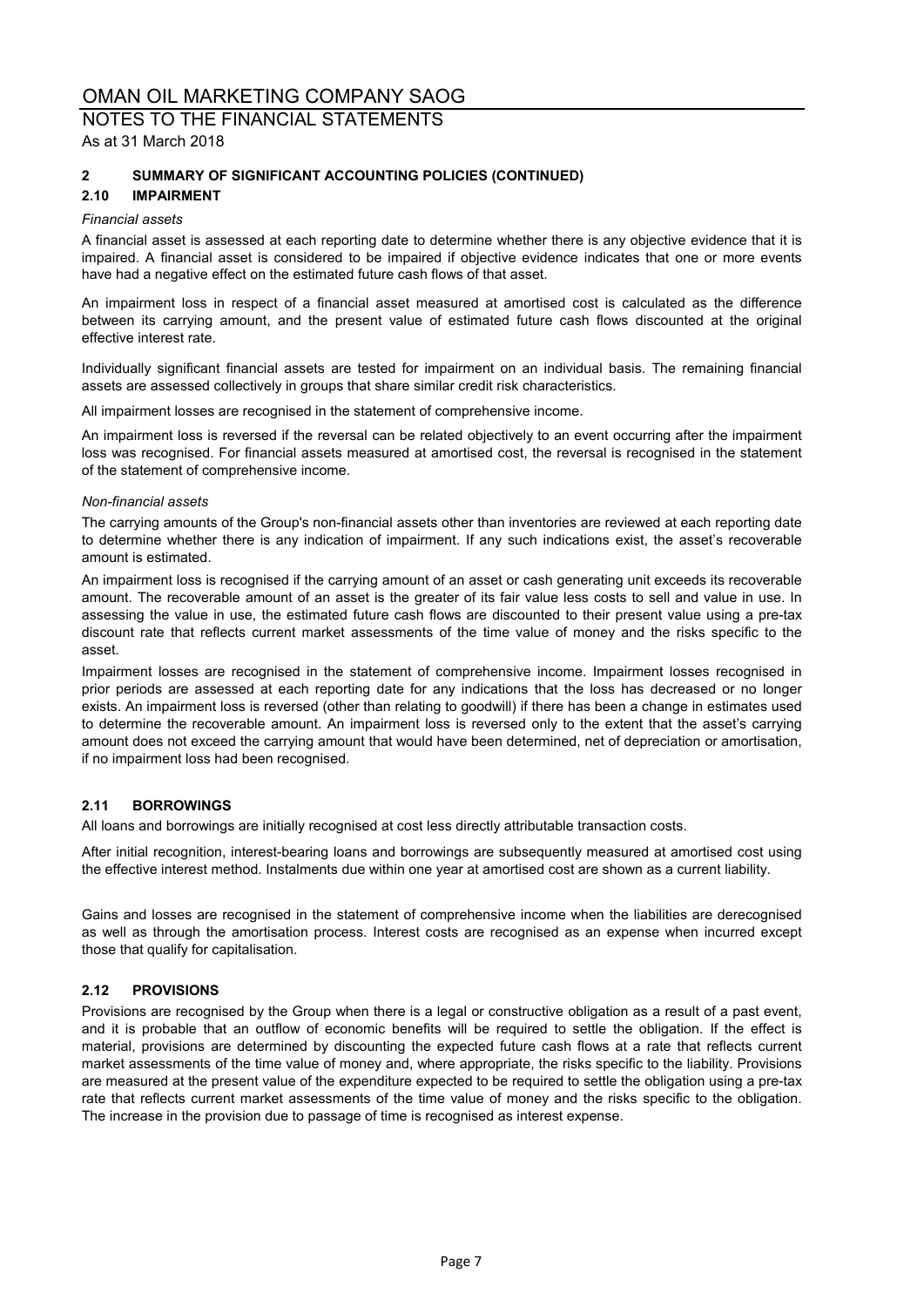NOTES TO THE FINANCIAL STATEMENTS As at 31 March 2018

# **2 SUMMARY OF SIGNIFICANT ACCOUNTING POLICIES (CONTINUED)**

# **2.13 TRADE CREDITORS AND OTHER PAYABLES**

Liabilities are recognised for amounts to be paid in the future for goods and services received, whether or not billed to the Group.

# **2.14 SHARE CAPITAL**

Ordinary shares are classified as equity. Incremental costs directly attributable to the issue of new shares are shown in equity as a deduction, net of tax, from the proceeds.

# **2.15 DIVIDEND DISTRIBUTION**

The Board of directors adopts a prudent dividend policy, which complies with regulatory requirements applicable in the Sultanate of Oman. Dividends are distributed in accordance with the Parent Company's Memorandum of Association and are subject to the approval of shareholders. Dividend distribution to the Parent Company's shareholders is recognised as a liability in the Parent Company's separate financial statements only in the period in which the dividends are approved by the Parent Company's shareholders.

#### **2.16 SEGMENT REPORTING**

An operating segment is a component of an entity that engages in business activities from which it may earn revenues and incur expenses including revenues and expenses relating to transactions with other components of the same entity, whose operating results are regularly reviewed by the entity's chief operating decision maker to make decisions about resources to be allocated to the segment and assess its performance and for which discrete financial information is available. The accounting policies of the reportable segments are the same as the Group's accounting policies described under note 2. Identification of segments and reporting are disclosed in note 17.

# **2.17 REVENUE**

Revenue from the sale of goods is measured at the fair value of the consideration received or receivable, net of returns and allowances, trade discounts and volume rebates. Revenue is recognised when the significant risks and rewards of ownership have been transferred to the buyer, recovery of the consideration is probable, the associated costs and possible return of goods can be estimated reliably, and there is no continuing management involvement with the goods. The amount of revenue is not considered to be reliably measurable until all contingencies relating to the sale have been resolved.

# **2.18 DIRECTORS' REMUNERATION**

The Directors' remuneration is governed and calculated as set out in the Commercial Companies Law of 1974 and the regulations issued by the Capital Market Authority of Oman.

# **2.19 END OF SERVICE BENEFITS**

End of service benefits are accrued in accordance with the terms of employment of the Group's employees at the reporting date, having regard to the requirements of the Oman Labour Law and its amendments. Employee entitlements to annual leave and leave passage are recognised when they accrue to employees and an accrual is made for the estimated liability arising as a result of services rendered by employees up to the reporting date. These accruals are included in current liabilities, while that relating to end of service benefits is disclosed as a noncurrent liability.

Contributions to a defined contribution retirement plan and occupational hazard insurance for Omani employees in accordance with the Omani Social Insurances Law of 1991, are recognised as an expense in the statement of comprehensive income as incurred.

# **2.20 FOREIGN CURRENCY**

Foreign currency transactions are translated into functional currency using the exchange rates prevailing at the transaction date. Foreign exchange gains and losses resulting from the settlement of such transactions and from the translation at reporting date exchange rates of monetary assets and liabilities denominated in foreign currencies are recognised in the statement of comprehensive income.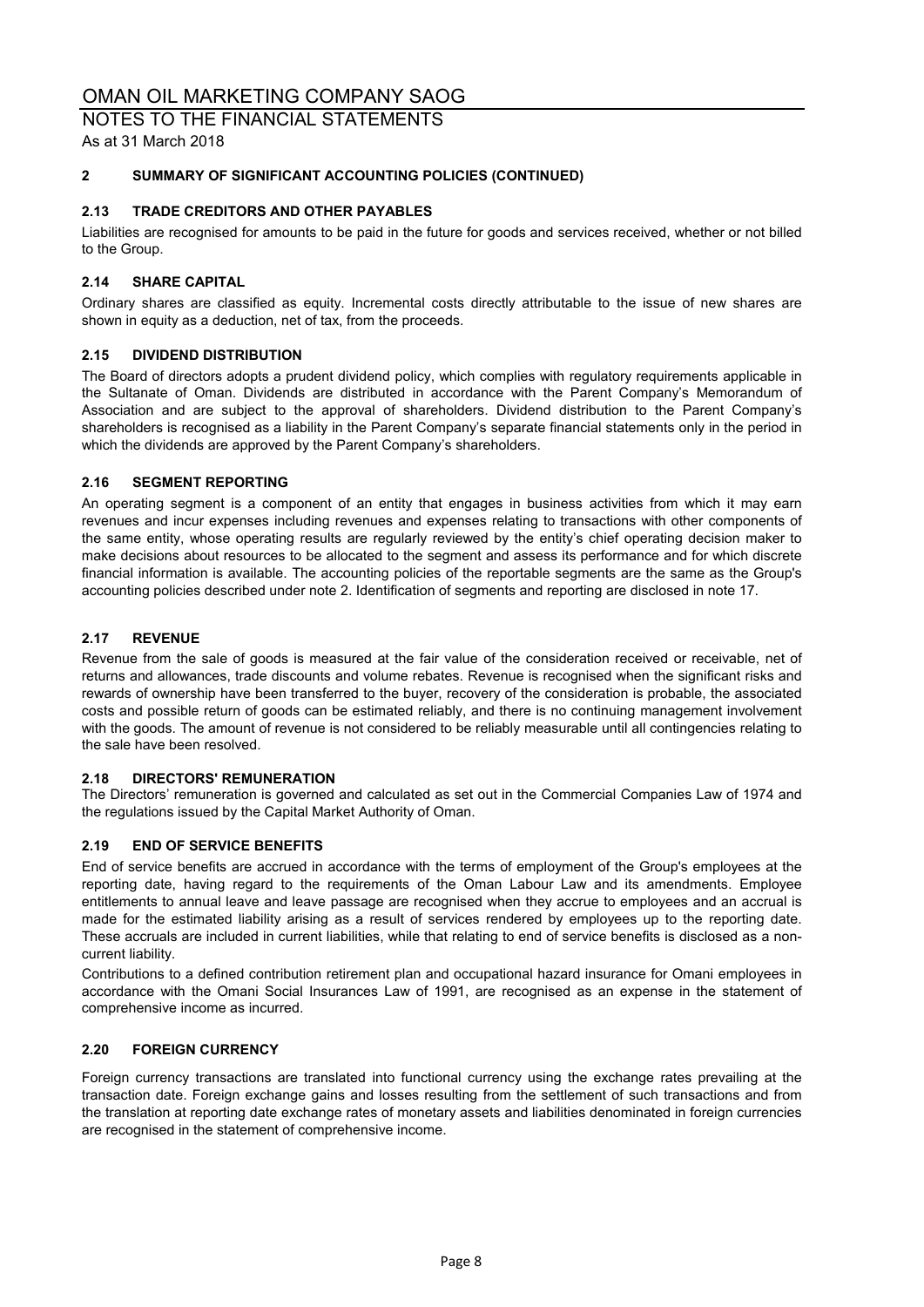NOTES TO THE FINANCIAL STATEMENTS As at 31 March 2018

# **2 SUMMARY OF SIGNIFICANT ACCOUNTING POLICIES (CONTINUED)**

# **2.21 BORROWING COSTS**

Borrowing costs directly attributable to the acquisition, construction or production of an asset that necessarily takes a substantial period of time to get ready for its intended use or sale are capitalised as part of the cost of the asset. All other borrowing costs are expensed in the period in which they occur. Borrowing costs consist of interest and other costs that an entity incurs in connection with the borrowing of funds.

Finance income comprises interest received or receivable on funds invested. Finance income is recognised in the statement of comprehensive income using the effective interest rate method.

# **2.22 LEASES**

Leases in which a significant portion of the risks and rewards of ownership are retained by the lessor are classified as operating leases. Payments made under operating leases are recognised in the statement of comprehensive income on a straight line basis over the term of the lease. Lease incentives received are recognised as an integral part of the total lease expense, over the term of the lease.

# **2.23 INCOME TAX**

# *Current tax*

Income tax comprises current and deferred tax. Income tax expense is recognised in the statement of comprehensive income except to the extent that it relates to items recognised directly in equity, in which case it is recognised in equity.

Current tax is the expected tax payable on the taxable income for the year, using tax rates enacted or substantially enacted at the reporting date, and any adjustment to tax payable in respect of previous years.

#### *Deferred tax*

Deferred tax is calculated using the liability method, providing for temporary differences between the carrying amounts of assets and liabilities for financial reporting purposes and the amounts used for taxation purposes. Deferred tax is measured at the tax rates that are expected to be applied to the temporary difference when they reverse, based on the laws that have been enacted or substantially enacted at the reporting date.

A deferred tax asset is recognised only to the extent that it is probable that future taxable profits will be available against which the temporary differences can be utilised. Deferred tax assets are reviewed at each reporting date and are reduced to the extent that it is no longer probable that the related tax benefit will be realised.

Deferred tax assets and liabilities are offset as there is a legally enforceable right to offset these in Oman.

# **2.24 EARNINGS PER SHARE**

Basic earnings per share is calculated by dividing profit or loss attributable to ordinary equity holders of the company by the weighted average number of ordinary shares outstanding during the year. Diluted earnings per share is calculated by adjusting the basic earnings per share for the effects of all dilutive potential ordinary shares. The Group does not have any potentially dilutive shares at the reporting date.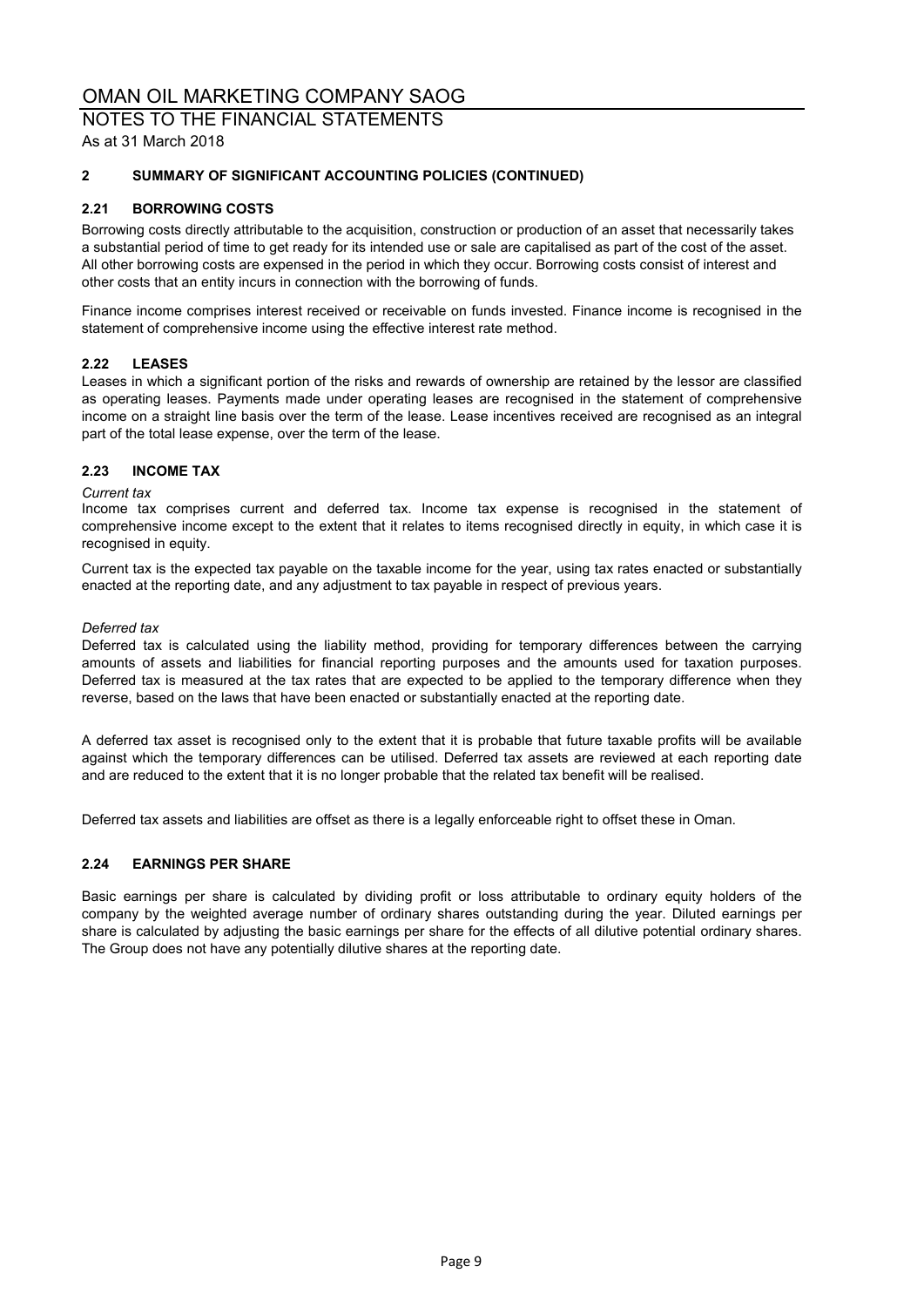# NOTES TO THE FINANCIAL STATEMENTS As at 31 March 2018

# **2 SUMMARY OF SIGNIFICANT ACCOUNTING POLICIES (CONTINUED)**

# **2.25 CURRENT VERSUS NON-CURRENT CLASSIFICATION**

The Group presents assets and liabilities in the statement of financial position based on current/non-current classification. An asset is current when it is:

• Expected to be realised or intended to be sold or consumed in the normal operating cycle

- Held primarily for the purpose of trading
- Expected to be realised within twelve months after the reporting period

#### Or

• Cash or cash equivalent unless restricted from being exchanged or used to settle a liability for at least twelve months after the reporting period

All other assets are classified as non-current.

A liability is current when:

- It is expected to be settled in the normal operating cycle
- It is held primarily for the purpose of trading
- It is due to be settled within twelve months after the reporting period

Or

• There is no unconditional right to defer the settlement of the liability for at least twelve months after the reporting period

The Company classifies all other liabilities as non-current.

Deferred tax assets and liabilities are classified as non-current assets and liabilities.

# **3 CRITICAL ACCOUNTING ESTIMATES AND JUDGEMENTS**

The preparation of financial statements in conformity with IFRS, requires the use of certain critical accounting estimates. It also requires management to exercise its judgement in the process of applying the Group's accounting policies. The Group makes estimates and assumptions concerning the future. The resulting accounting estimates will, by definition, seldom equal the related actual results.

Estimates and judgements are continually evaluated and are based on historical experience and other factors, including expectations of future events that are believed to be reasonable under the circumstances. The areas requiring a higher degree of judgement or complexity, or areas where assumptions and estimates are significant to the financial statements are set out below.

# **3.1 Depreciation**

Depreciation is charged so as to allocate the cost of assets over their estimated useful lives. The calculation of useful lives is based on Management's assessment of various factors such as the operating cycles, the maintenance programs, and normal wear and tear using its best estimates.

# **3.2 Allowance for doubtful debts**

An estimate of the collectible amount of trade receivables is made when collection of the full amount is no longer probable. For individually significant amounts, this estimation is performed on an individual basis. Amounts which are not individually significant, but which are past due, are assessed collectively and a provision applied according to the length of time past due, based on historical recovery rates.

At the reporting date, gross trade receivables were RO 64,051,388 (Mar-17 - RO 48,696,441) and the provision for doubtful debts was RO 2,121,061 (Mar-17 - RO 1,492,120). Any difference between the amounts actually collected in future periods and the amounts expected will be recognised in the statement of comprehensive income.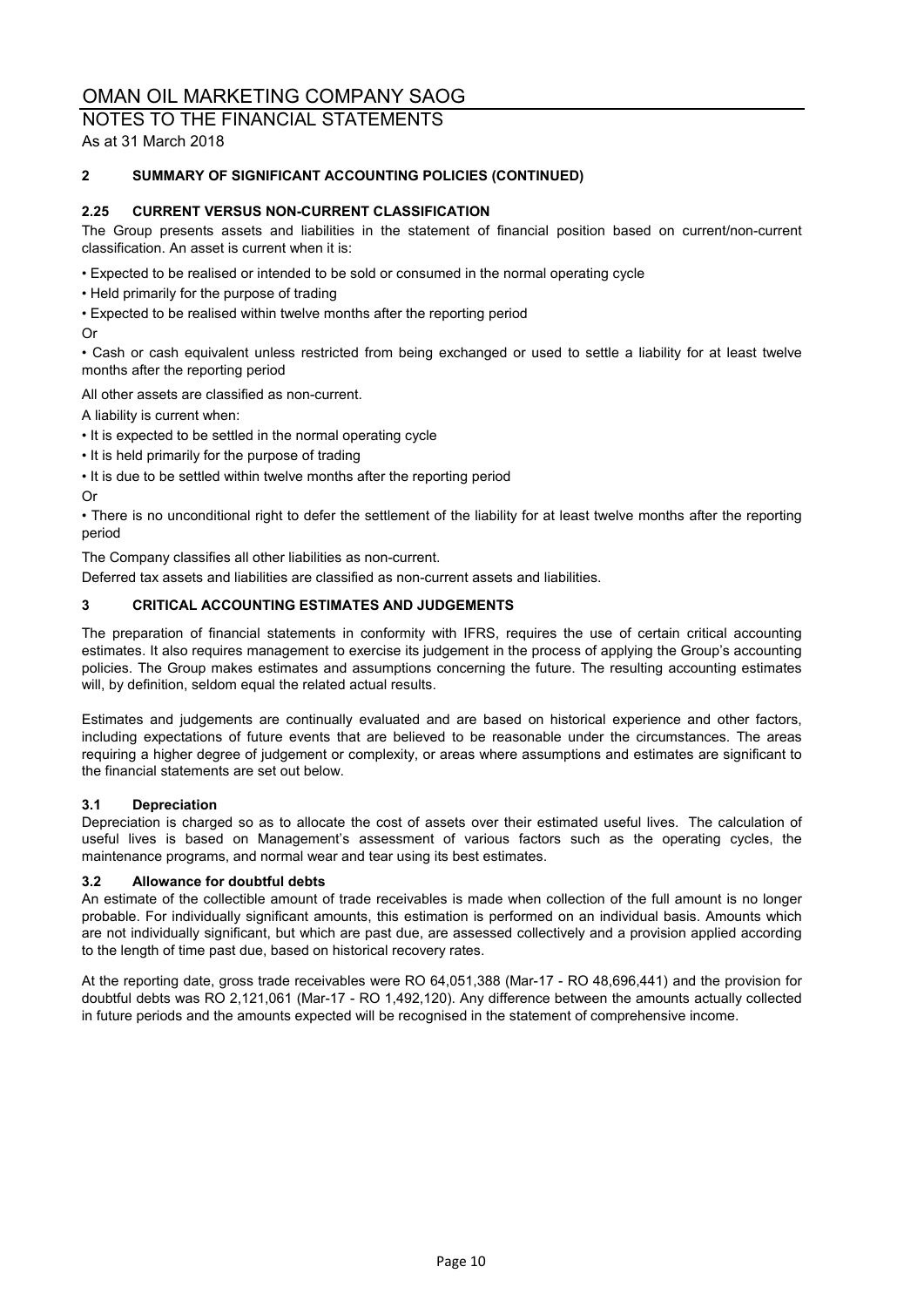# NOTES TO THE FINANCIAL STATEMENTS As at 31 March 2018

# **3 CRITICAL ACCOUNTING ESTIMATES AND JUDGEMENTS (CONTINUED)**

#### **3.3 Allowance for slow moving and obsolete inventory**

Allowance for slow moving and obsolete inventory is based on the Management's assessment of various factors such as the usability, product life cycles, and normal wear and tear using its best estimates.

At the reporting date, gross inventory were RO 6,022,941 (Mar-17 - RO 6,077,834) and the provision for slow moving and obsolete inventory was RO 384,507 (2016 - RO 85,000). Any difference between the amounts actually reliased in future periods and the amounts expected to be reliased will be recognised in the statement of comprehensive income.

#### **3.4 Environmental provision**

Environmental provision is made for environmental remediation costs based on environmental contamination assessments made on delivery and storage sites.

#### **3.5 Provision for site restoration and abandonment cost**

Provision for site restoration and abandonment cost is based on the Management assessment of various factors such as average cost per filling station for restoration and abandonment, estimated life of filling station and discount rate to be used for discounting the expected cash flows over the estimated life of the filling stations.

#### **3.6 Provisions for other costs**

Included in the accrued expenses of the Group are accruals for costs which are currently under discussion with the relevant ministries, customers and a supplier in the Sultanate of Oman. These accruals are based upon the amounts due to be paid to the supplier as per the pricing mechanism communicated by the relevant ministry.

#### **3.7 Investment in associates**

Management has assessed the level of influence that the Group has on Muscat Gases Company SAOG and determined that it has significant influence, because of the board representation and contractual terms even though the shareholding is below 20%. Accordingly, this investment has been classified as an associate. At each reporting date, the Group determines whether there is objective evidence that the investment in the associate is impaired. If there is such evidence, the Group calculates the amount of impairment as the difference between the recoverable amount (higher of value in use and fair value less costs to sell) of the associate and its carrying value, and then recognises the loss in the statement of comprehensive income.

#### **3.8 Joint arrangement**

The Group holds 50% of the voting rights of its joint arrangement. The Group has joint control over this arrangement as under the contractual agreements, unanimous consent is required from all parties to the agreements for all relevant activities.

The Group's joint arrangement is structured as a limited liability company and provides the company and the parties to the agreements with rights to the net assets of the limited company under the arrangements. Therefore, this arrangement is classified as a joint venture.

# **3.9 Taxes**

Uncertainties exist with respect to the interpretation of tax regulations and the amount and timing of future taxable income. Given the wide range of business relationships and nature of existing contractual agreements, differences arising between the actual results and the assumptions made, or future changes to such assumptions, could necessitate future adjustments to tax income and expense already recorded. The Group establishes provisions, based on reasonable estimates, for possible consequences of finalisation of tax assessments. The amount of such provisions is based on various factors, such as experience of previous tax assessments and differing interpretations of tax regulations by the taxable entity and the responsible tax authority.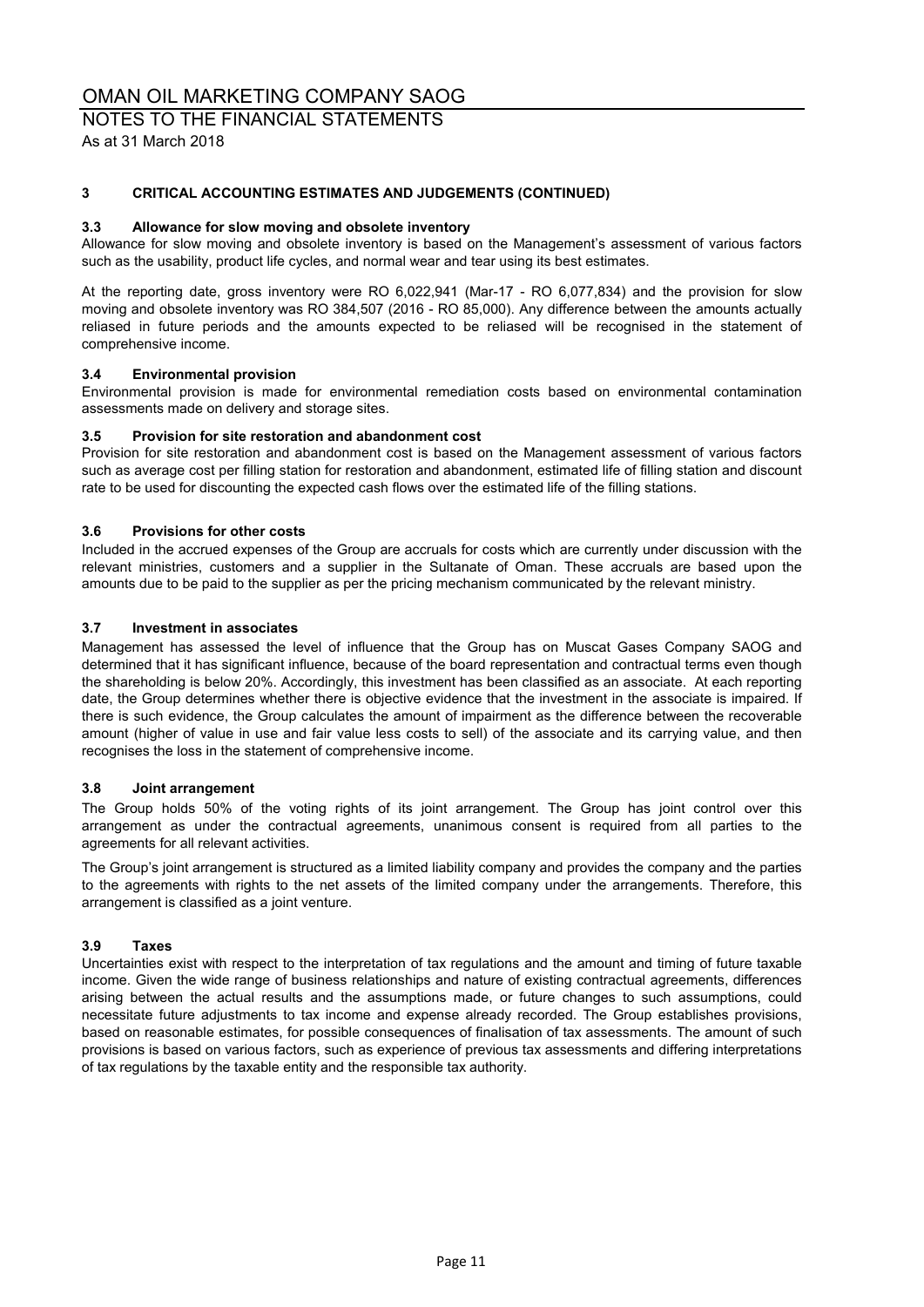# **Notes to the unaudited financial statements**

(*Forming part of the financial statements)*

# **Parent**

# **4) Property, Plant and Equipment**

|                                   | <b>Land and buildings</b> | <b>Plant equipment</b><br>and vehicles | <b>Assets under</b><br>construction | <b>Total</b> |
|-----------------------------------|---------------------------|----------------------------------------|-------------------------------------|--------------|
| Cost                              |                           |                                        |                                     |              |
| At 1 January 2017                 | 22,887,634                | 42,686,113                             | 7,065,888                           | 72,639,635   |
| Additions                         |                           |                                        | 1,500,657                           | 1,500,657    |
| Transfers                         |                           |                                        |                                     |              |
| Disposals                         |                           | (114, 115)                             |                                     | (114, 115)   |
| As at 31 March 2017               | 22,887,634                | 42,571,998                             | 8,566,545                           | 74,026,177   |
| At 1 January 2018                 | 24,873,836                | 47,688,885                             | 3,459,066                           | 76,021,787   |
| <b>Additions</b>                  |                           |                                        | 2,776,191                           | 2,776,191    |
| Transfers                         |                           |                                        |                                     |              |
| Disposals                         |                           |                                        |                                     |              |
| Available for Sale                |                           | (910, 962)                             |                                     | (910, 962)   |
| As at 31 March 2018               | 24,873,836                | 46,777,923                             | 6,235,257                           | 77,887,016   |
| Depreciation                      |                           |                                        |                                     |              |
| At 1 January 2017                 | 5,949,825                 | 26,942,410                             |                                     | 32,892,235   |
| Charge for the period             | 250,819                   | 805,682                                |                                     | 1,056,501    |
| Derecognition of Site restoration |                           |                                        |                                     |              |
| Disposals                         |                           | (134, 334)                             |                                     | (134, 334)   |
| As at 31 March 2017               | 6,200,644                 | 27,613,758                             |                                     | 33,815,162   |
| At 1 January 2018                 | 6,936,900                 | 29,894,615                             |                                     | 36,831,515   |
| Charge for the period             | 273,748                   | 854,155                                |                                     | 1,127,903    |
| Disposals                         |                           |                                        |                                     |              |
| Available for Sale                |                           | (557, 562)                             |                                     | (557, 562)   |
| Impairment on available for sale  |                           | (94, 716)                              |                                     | (94, 716)    |
| As at 31 March 2018               | 7,210,648                 | 30,096,492                             |                                     | 37,307,140   |
| <b>Carrying amount</b>            |                           |                                        |                                     |              |
| As at 31 March 2017               | 16,686,990                | 14,958,240                             | 8,566,545                           | 40,211,015   |
| As at 31 March 2018               | 17,663,188                | 16,681,431                             | 6,235,257                           | 40,579,876   |

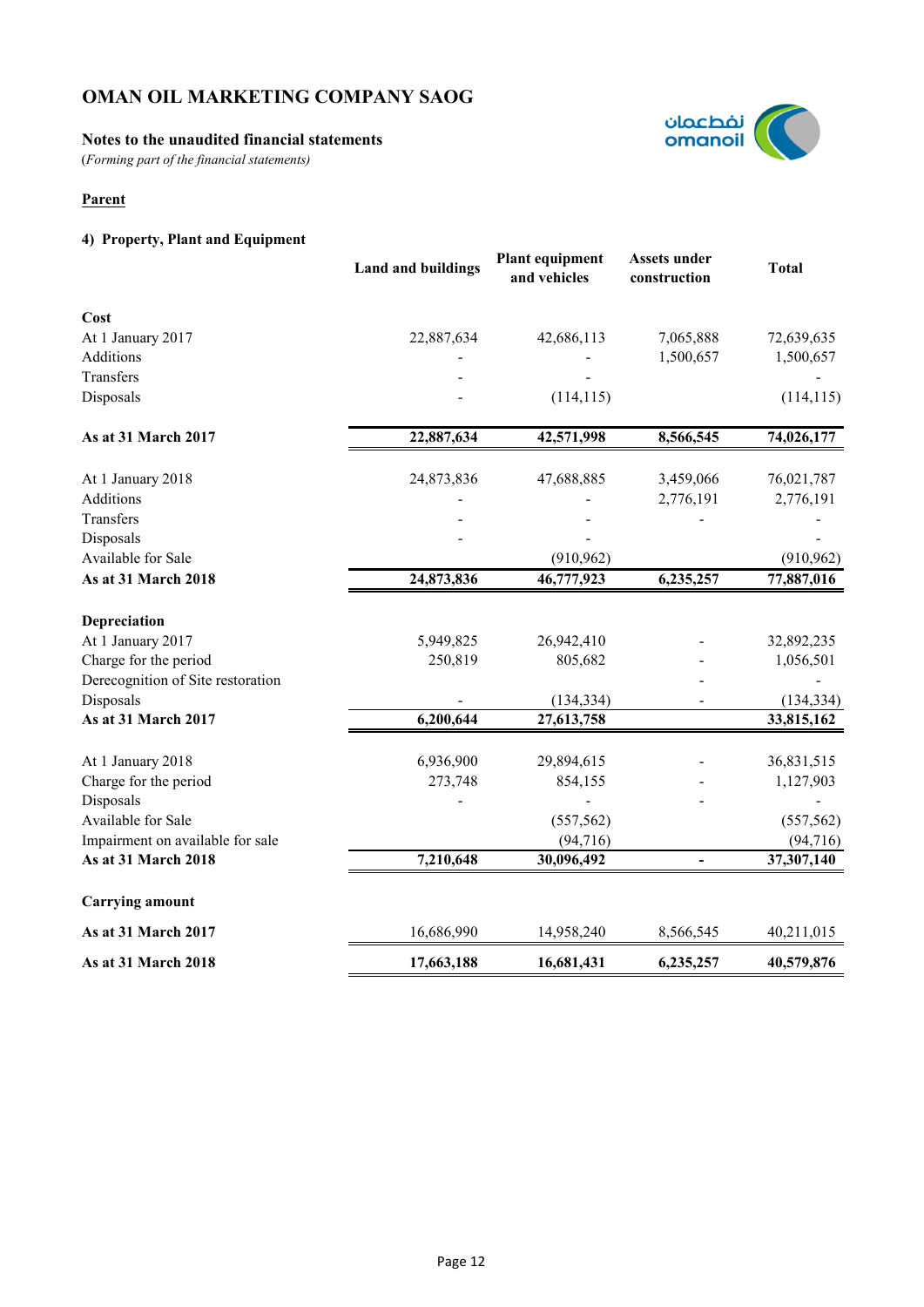# **Notes to the unaudited financial statements**

(*Forming part of the financial statements)*

# **Group**

# **4) Property, Plant and Equipment**

|                                   | <b>Land and buildings</b> | <b>Plant equipment</b><br>and vehicles | <b>Assets under</b><br>construction | <b>Total</b> |
|-----------------------------------|---------------------------|----------------------------------------|-------------------------------------|--------------|
| Cost                              |                           |                                        |                                     |              |
| At 1 January 2017                 | 22,887,634                | 42,686,113                             | 7,065,888                           | 72,639,635   |
| Additions                         |                           |                                        | 1,500,657                           | 1,500,657    |
| Transfers                         |                           |                                        |                                     |              |
| Disposals                         |                           | (114, 115)                             |                                     | (114, 115)   |
| As at 31 March 2017               | 22,887,634                | 42,571,998                             | 8,566,545                           | 74,026,177   |
| At 1 January 2018                 | 24,873,836                | 47,690,244                             | 3,459,066                           | 76,023,146   |
| <b>Additions</b>                  |                           |                                        | 2,793,577                           | 2,793,577    |
| Transfers                         |                           |                                        |                                     |              |
| Disposals                         |                           |                                        |                                     |              |
| Available for Sale                |                           | (910, 962)                             |                                     | (910, 962)   |
| As at 31 March 2018               | 24,873,836                | 46,779,282                             | 6,252,643                           | 77,905,761   |
| Depreciation                      |                           |                                        |                                     |              |
| At 1 January 2017                 | 5,949,825                 | 26,942,410                             |                                     | 32,892,235   |
| Charge for the period             | 250,819                   | 805,682                                |                                     | 1,056,501    |
| Derecognition of Site restoration |                           |                                        |                                     |              |
| Disposals                         |                           | (134, 334)                             |                                     | (134, 334)   |
| As at 31 March 2017               | 6,200,644                 | 27,613,758                             |                                     | 33,815,162   |
| At 1 January 2018                 | 6,936,900                 | 29,894,711                             |                                     | 36,831,611   |
| Charge for the period             | 273,748                   | 854,189                                |                                     | 1,127,937    |
| Disposals                         |                           |                                        |                                     |              |
| Available for Sale                |                           | (557, 562)                             |                                     | (557, 562)   |
| Impairment on available for sale  |                           | (94, 716)                              |                                     | (94, 716)    |
| As at 31 March 2018               | 7,210,648                 | 30,096,622                             |                                     | 37,307,270   |
| <b>Carrying amount</b>            |                           |                                        |                                     |              |
| As at 31 March 2017               | 16,686,990                | 14,958,240                             | 8,566,545                           | 40,211,015   |
| As at 31 March 2018               | 17,663,188                | 16,682,660                             | 6,252,643                           | 40,598,491   |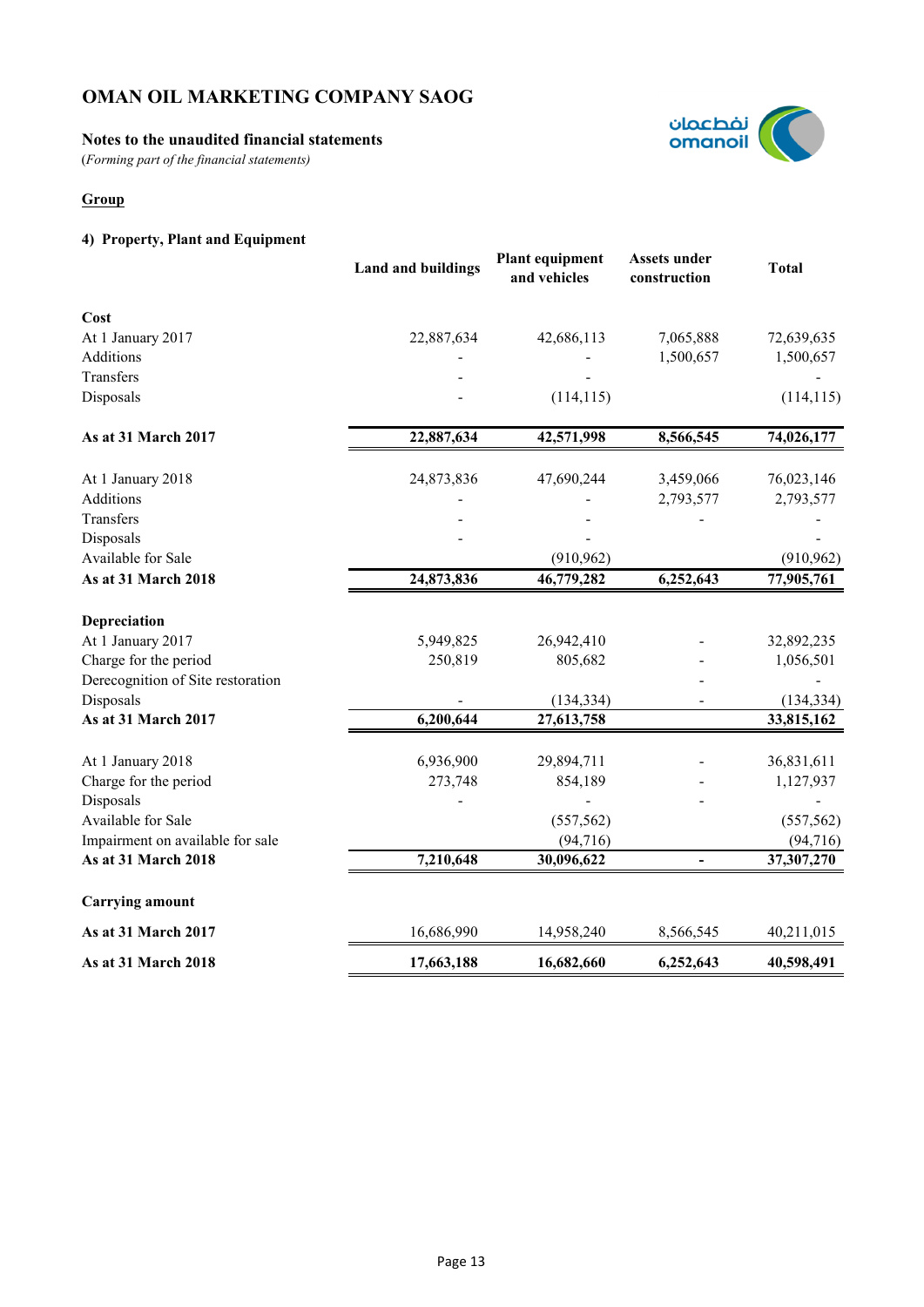

**Notes to the unaudited financial statements** (*Forming part of the financial statements)*

#### **5) Investment in Subsidiaries**

|                                    | %Holding | Parent    |                          |
|------------------------------------|----------|-----------|--------------------------|
|                                    |          | 31-Mar-18 | 31-Mar-17                |
| Oman Oil Marketing Company LLC-KSA | 100%     | 799.634   | 1.032.000                |
| Ahlain International LLC           | 100%     | 217.331   | $\overline{\phantom{0}}$ |
|                                    |          | 1,016,965 | 1,032,000                |

i) Oman Oil Marketing Comapny LLC is incorporated in the Kindom of Saudi Arabia on 16 Janauary 2017 under a trade license issued by the Ministry of Commerce & Industry. The subsidiary is primarily engaged in the marketing and distribution of petroleum products. In the current period, the Parent has recognised share of loss of RO 28,309 in relation to pre-operating activities.

ii) Ahlain International LLC is incorporated on 19 March 2017 under a trade license issued by the Ministry of Commerce & Industry. The investee is engaged in the retail convenience stores and related operations in Sultanate of Oman. In the current period, the Parent has recognised share of loss of RO 9,114 (2017: NIL) in respect of the subsidiary.

#### **6) Investment in Joint Venture & Associates**

#### **1.1 Joint Venture - Omanoil Matrix Marine Services LLC**

Investment in Joint Venture represents the Company's participation in 50% of the equity interest of Omanoil Matrix Marine Services LLC ("the Joint Venture"), a Company incorporated in Oman on 28 April 2010. The other shareholder of the Joint Venture is Matrix Marine Holding GmbH, a company incorporated in Germany. The objective of the Joint Venture is to sell oil and their by products and supply fuel at the Port of Sohar.

During the last year, the joint venture has ceased its operations and currently in the final stage of liquidation proceedings. Management has carried out an assessment and has concluded that the the joint venture has sufficient assets, the carrying value will be recovered from the liquidation process.

Summarised financial information of the Joint Venture at the end of the reporting period is as follows:

|                                                    |                   | Parent          |                 |
|----------------------------------------------------|-------------------|-----------------|-----------------|
|                                                    | $31-Mar-18$<br>RO | 31-Mar-17<br>RO | 31-Mar-18<br>RO |
| Net assets                                         | 139.169           | 139.170         | 139,169         |
| Company's share in Net assets of the Joint Venture | 69.585            | 69.585          | 69,585          |
| Net carrying value of Investment.                  | 69.585            | 69,585          | 69,585          |

#### **1.2 Associates- Muscat Gas Company SAOG**

The Parent has a 9.18% (2016: 9.18%) interest in Muscat Gases Company SAOG (investee), a joint stock company incorporated in the Sultanate of Oman on 13 November 1989 under a trade license issued by the Ministry of Commerce & Industry. The investee is engaged in the manufacturing and selling of industrial and cooking gases. As at 31 March 2018, the fair value of the Group's and Parent Company's interest in the investee (listed on the MSM), was RO 1,539,340. The total amount of impairment recognised so far RO 864,232 due to the decrease in fair market value.

The following table illustrates summarised financial information of the Group's investment in the associate:

|                                                |             | Parent      |             |
|------------------------------------------------|-------------|-------------|-------------|
|                                                | 31-Mar-18   | 31-Mar-17   | 31-Mar-18   |
|                                                | RO          | RO.         | RO.         |
| Total assets                                   | 10,758,641  | 10,602,929  | 10,758,641  |
| <b>Total liabilities</b>                       | (2,031,678) | (2,362,732) | (2,031,678) |
| Net assets                                     | 8,726,963   | 8,240,197   | 8,726,963   |
| Company's share in Net assets of the Associate | 800,873     | 756,203     | 800,873     |
| Company's Carrying Value of Investment         | 1,539,340   | 2,446,179   | 1,539,340   |
| Share of profit from Associate -estimated      |             | 18,463      |             |
| Impairment on Investment                       |             | (760, 731)  |             |
| Carrying value of Investment in Associate      | 1,539,340   | 1,703,911   | 1,539,340   |
| Income                                         | 2,272,273   | 2,328,232   | 2,272,273   |
| Expense                                        | (2,272,273) | (2,127,110) | (2,272,273) |
| Estimated profit of Associate for the period   |             | 201,122     |             |
| Company's share in profit of the Associate     |             | 18,463      |             |
|                                                |             |             |             |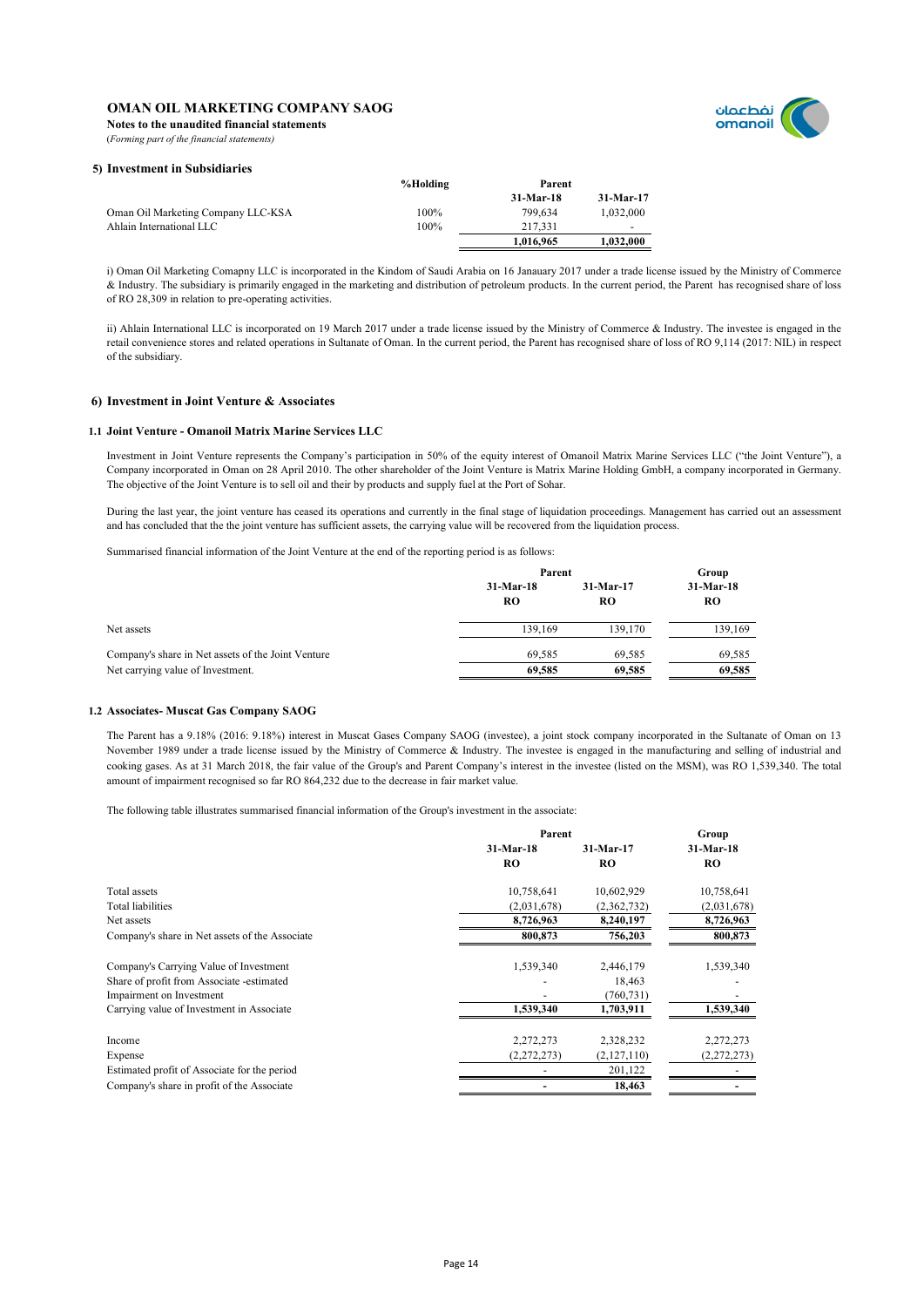**Notes to the unaudited financial statements** (*Forming part of the financial statements)*



### **6) Investment in Associate -Continue**

#### **1.3 Associates-Lubchem International Industry LLC**

Effective 6 May 2014, the Parent Company acquired a 40% shareholding in Lubechem International Industry LLC (Lubechem), a company engaged in the manufacturing of grease and lubricants, lubricants waste recycling and chemicals blending. Lubechem is registered in the Emirates of Ras Al-Khaimah as a limited liability company in Ras Al-Khaimah Investment Authority. The Group has recognised an impairment of RO 161,133as at 31-Dec-2017.

|                                                        | Parent      |             | Group       |  |
|--------------------------------------------------------|-------------|-------------|-------------|--|
|                                                        | 31-Mar-18   | 31-Mar-17   | 31-Mar-18   |  |
|                                                        | <b>RO</b>   | <b>RO</b>   | RO          |  |
| Company's Cost of Investment                           | 395,714     | 623,736     | 395,714     |  |
| Shareholder Loans reclassified                         | 4,239       |             | 4,239       |  |
| Share of loss from Associate                           | (12, 411)   |             | (12, 411)   |  |
| Carrying value of Investment in Associate              | 387,542     | 623,736     | 387.542     |  |
| Income/(Loss) from the Associate for the period        | (31,028)    |             | (31,028)    |  |
| Company's share in loss of the Associate               | (12, 411)   |             | (12, 411)   |  |
| 7) Inventories                                         |             |             |             |  |
|                                                        | 31-Mar-18   | 31-Mar-17   | 31-Mar-18   |  |
|                                                        | <b>RO</b>   | <b>RO</b>   | <b>RO</b>   |  |
| Oil and lubricants                                     | 6,015,443   | 6,070,336   | 6,036,615   |  |
| Stores and spares                                      | 7,498       | 7,498       | 7,498       |  |
| Less: allowance for slow moving and obsolete inventory | (384, 507)  | (85,000)    | (384, 507)  |  |
|                                                        | 5,638,434   | 5,992,834   | 5,659,606   |  |
| 8) Trade and other receivables                         |             |             |             |  |
|                                                        | 31-Mar-18   | 31-Mar-17   | 31-Mar-18   |  |
|                                                        | <b>RO</b>   | <b>RO</b>   | <b>RO</b>   |  |
| Trade receivables                                      | 64,051,388  | 48,696,441  | 64,511,052  |  |
| Less: allowance for impaired debts                     | (2,121,061) | (1,492,120) | (2,121,061) |  |
|                                                        | 61,930,327  | 47,204,321  | 62,389,991  |  |
| Amounts due from related parties (Note-18)             | 5,499,272   | 2,898,467   | 5,193,098   |  |
| Other receivables                                      | 13,860,792  | 1,050,863   | 13,860,792  |  |
| Prepaid expenses                                       | 1,603,179   | 1,541,173   | 1,603,179   |  |
|                                                        | 82,893,570  | 52,694,824  | 83,047,060  |  |
| 9) Cash and cash equivalents                           | Parent      |             | Group       |  |
|                                                        | 31-Mar-18   | 31-Mar-17   | 31-Mar-18   |  |
|                                                        | <b>RO</b>   | <b>RO</b>   | RO          |  |

| Cash in hand                                                 | 37.909     | 34.666     | 37,909     |
|--------------------------------------------------------------|------------|------------|------------|
| Cash at bank                                                 | 18,856,763 | 38,120,838 | 20,054,882 |
|                                                              | 18,894,672 | 38,155,504 | 20,092,791 |
| Less: Deposits classified under non current assets           |            |            |            |
| Net cash and cash equivalents for the statement of cash flow | 18,894,672 | 38,155,504 | 20,092,791 |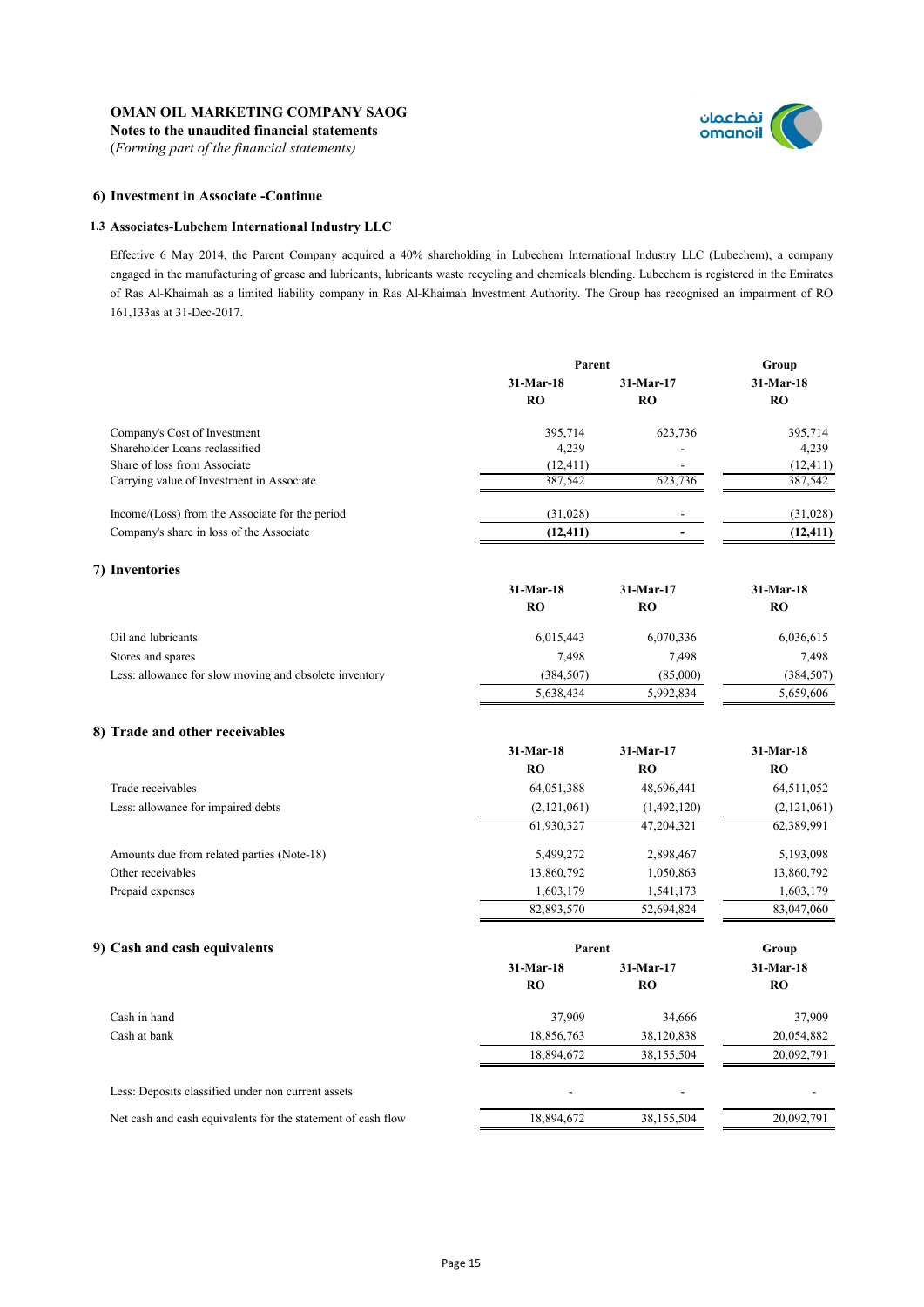**Notes to the unaudited financial statements**

(*Forming part of the financial statements)*



| 10) Share capital                          | Parent<br>Number of shares | Group<br><b>Number of shares</b> |             |
|--------------------------------------------|----------------------------|----------------------------------|-------------|
|                                            | $31-Mar-18$                | $31-Mar-17$                      | $31-Mar-18$ |
| 3,225,000 Multi-vote shares of RO 0.1 each | 3,225,000                  | 3,225,000                        | 3,225,000   |
| 61,275,000 Ordinary shares of RO 0.1 each  | 61,275,000                 | 61,275,000                       | 61,275,000  |
|                                            | 64,500,000                 | 64,500,000                       | 64,500,000  |

Share of the company who own 10% or more of the company's shares, whether in their name or through a nominee account, are as follows;

| Oman Oil Company SAOC - Multi-vote shares     | 3.225,000  | 3.225.000  | 3,225,000  |
|-----------------------------------------------|------------|------------|------------|
| – Ordinary shares                             | 28.380.000 | 28.380.000 | 28,380,000 |
| Civil Services Pension Fund – Ordinary shares | 8.352.027  | 8,352,027  | 8.352.027  |
|                                               | 39.957.027 | 39.957.027 | 39.957.027 |

### **11) Legal reserve**

As required by the Commercial Companies Law of the Sultanate of Oman, 10% of the profit of each year is transferred to a legal reserve until the reserve reaches a minimum one-third of the issued share capital. The Company has resolved to discontinue any further transfers to this reserve, as the reserve equals one-third of the issued share capital. This reserve is not available for distribution.

#### **12) Employees' end of service benefits**

|                                          | Parent                   | Group       |             |  |
|------------------------------------------|--------------------------|-------------|-------------|--|
| Movement in the liability is as follows: | $31-Mar-18$              | $31-Mar-17$ | $31-Mar-18$ |  |
|                                          | RO                       | RO          | <b>RO</b>   |  |
| Balance at 1 January-2018                | 344.455                  | 358,042     | 345,806     |  |
| Accrued during the period                | $\overline{\phantom{a}}$ |             | 443         |  |
| End of service benefits paid             | $\overline{\phantom{a}}$ | (30, 807)   | (421)       |  |
| Balance as at March-2018                 | 344.455                  | 327,235     | 345,828     |  |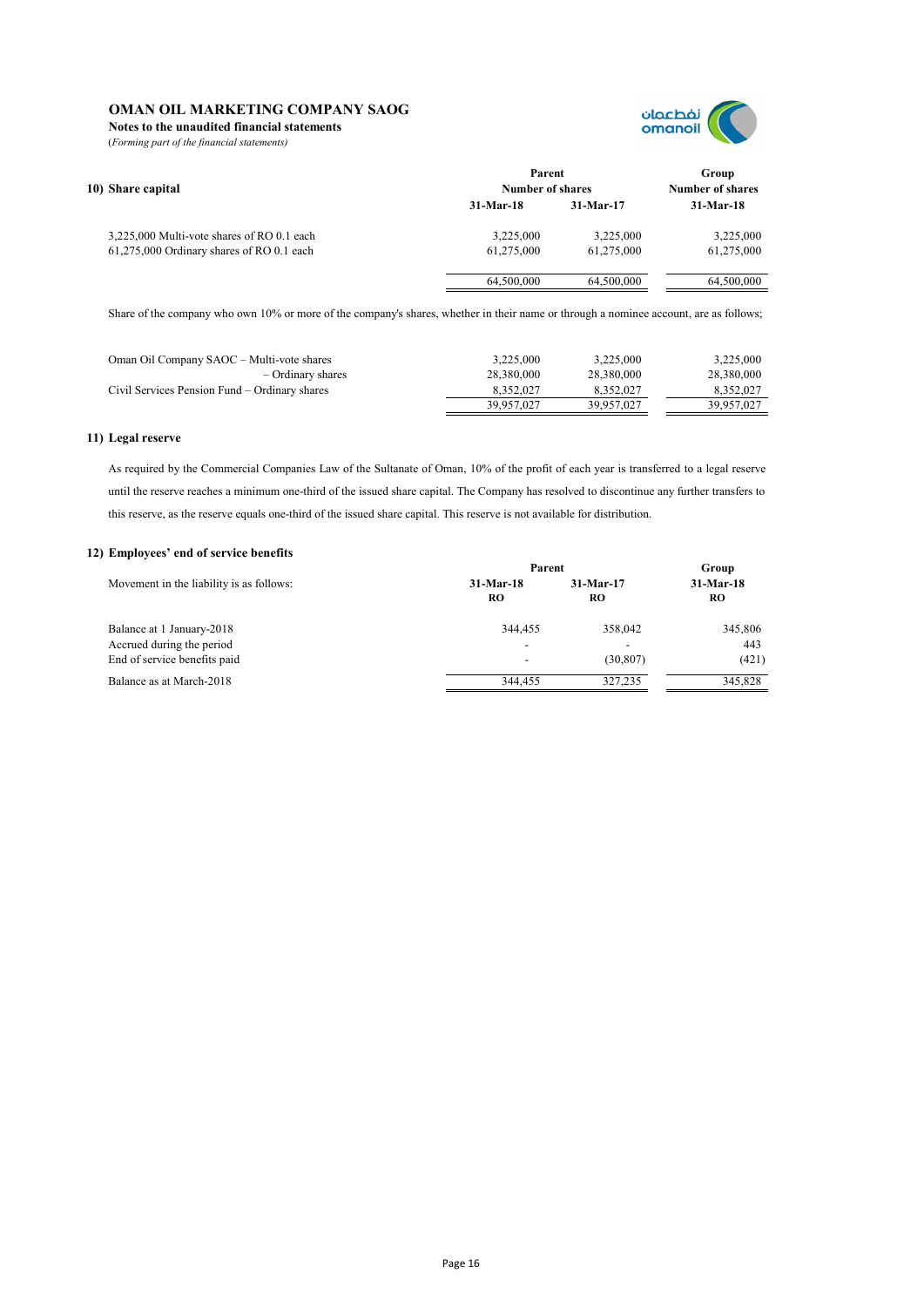**Notes to the unaudited financial statements**

(*Forming part of the financial statements)*



| 13) Trade and other payables      |                          | Parent              |                          |
|-----------------------------------|--------------------------|---------------------|--------------------------|
|                                   | $31-Mar-18$<br><b>RO</b> | $31$ -Mar-17<br>RO. | $31-Mar-18$<br><b>RO</b> |
| Trade payables                    | 10,363,935               | 2,074,563           | 10,738,556               |
| Due to related parties (Note-18)  | 39,304,984               | 38,243,814          | 39,304,984               |
| Accrued expenses & others         | 8,617,159                | 10,467,644          | 8,615,596                |
| Directors' remuneration provision | 44,100                   | 44,100              | 44,100                   |
|                                   | 58, 330, 178             | 50,830,121          | 58,703,236               |
|                                   |                          |                     |                          |

# **14) Bank borrowings**

| $31-Mar-18$<br><b>RO</b>              | 31-Mar-17<br><b>RO</b>                | 31-Mar-18<br><b>RO</b>                |
|---------------------------------------|---------------------------------------|---------------------------------------|
| 20,000,000                            | 20,000,000                            | 20,000,000                            |
|                                       |                                       |                                       |
| 3,614,064                             | 5,348,814                             | 3,614,064                             |
| 23,614,064                            | 25,348,814                            | 23,614,064                            |
| 20,000,000<br>1,734,750<br>21,734,750 | 20,000,000<br>2,615,893<br>22,615,893 | 20,000,000<br>1,734,750<br>21,734,750 |
|                                       |                                       |                                       |
|                                       |                                       |                                       |
| 1,879,314                             | 2,732,921                             | 1,879,314                             |
| 1,879,314                             | 2,732,921                             | 1,879,314                             |
|                                       |                                       |                                       |

# **Short term Loans -**

The Short term loan is repayable within one year of the balance sheet date. The loan is unsecured and carried interest at current market rates.

#### **Long term Loans -**

The long term loan is unsecured and carries interest at commercial rates.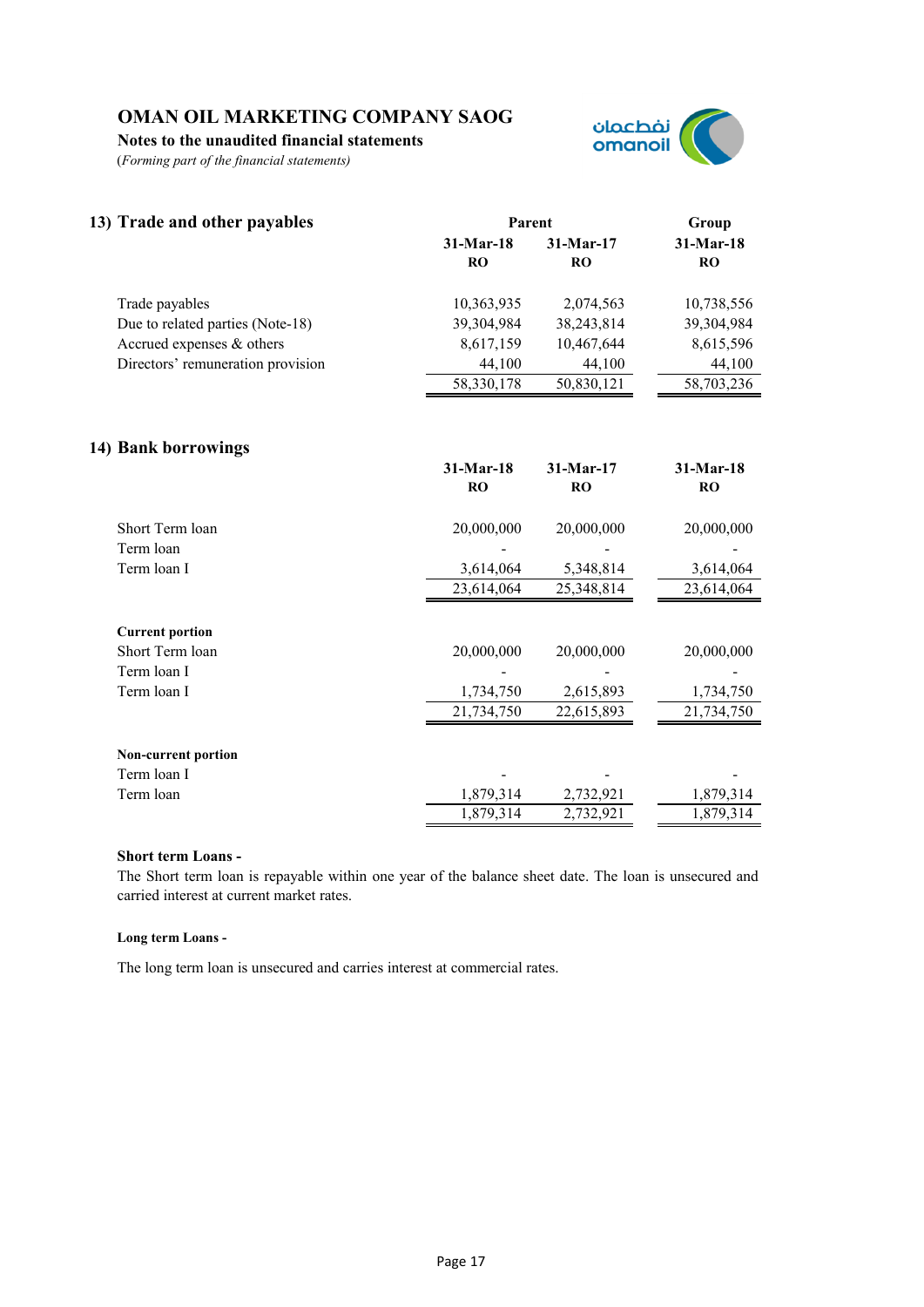**Notes to the unaudited financial statements**

(*Forming part of the financial statements)*



| 15) Income tax                                             | Parent      | Group       |           |
|------------------------------------------------------------|-------------|-------------|-----------|
|                                                            | $31-Mar-18$ | $31-Mar-17$ | 31-Mar-18 |
|                                                            | <b>RO</b>   | <b>RO</b>   | <b>RO</b> |
| <b>Current liability:</b>                                  |             |             |           |
| Current period                                             | 328,788     | 337,770     | 356,314   |
| Prior years                                                | 77,722      | 62,896      | 50,196    |
|                                                            | 406,510     | 400,666     | 406,510   |
| <b>Comprehensive Income Statement</b>                      |             |             |           |
| Current period                                             | 328,788     | 328,971     | 328,788   |
| Deferred tax relating to origination and reversal of       |             |             |           |
|                                                            | 328,788     | 328,971     | 328,788   |
| Deferred tax asset:                                        |             |             |           |
| At 1 January                                               | 505,451     | 306,138     | 505,451   |
| Balance as at Sep                                          | 505,451     | 306,138     | 505,451   |
|                                                            |             |             |           |
| The deferred tax asset comprises the following differences |             |             |           |
| Provision and other charges                                | 432,535     | 303,312     | 432,535   |
| Property and other equipment                               | 72,916      | 2,826       | 72,916    |
|                                                            | 505,451     | 306,138     | 505,451   |

The Company is subject to income tax in accordance with the income tax law of the Sultanate of Oman at the enacted tax rate of 15% (2016 : 12%)

# **16) Environmental provision**

|                                          | Parent      | Group                    |             |
|------------------------------------------|-------------|--------------------------|-------------|
| Movement in the provision is as follows: | $31-Mar-18$ | $31-Mar-17$              | $31-Mar-18$ |
|                                          | <b>RO</b>   | RO.                      | <b>RO</b>   |
| Balance at 1 January-2018                | 300,245     | 300.245                  | 300,245     |
| Utilized during the period               | -           | $\overline{\phantom{0}}$ |             |
| Balance as at March-2018                 | 300,245     | 300,245                  | 300,245     |

The Company provides for environmental remediation costs based on environmental contamination assessments made on its delivery and storage sites

# **17) Net finance income Group**

| ) Net finance income |                   | Parent                   |                          |  |
|----------------------|-------------------|--------------------------|--------------------------|--|
|                      | $31-Mar-18$<br>RO | $31-Mar-17$<br><b>RO</b> | $31-Mar-18$<br><b>RO</b> |  |
| Interest income      | 176.370           | 194.453                  | 176,370                  |  |
| Interest expenses    | (105, 863)        | (135, 476)               | (105, 863)               |  |
|                      | 70,507            | 58,977                   | 70,507                   |  |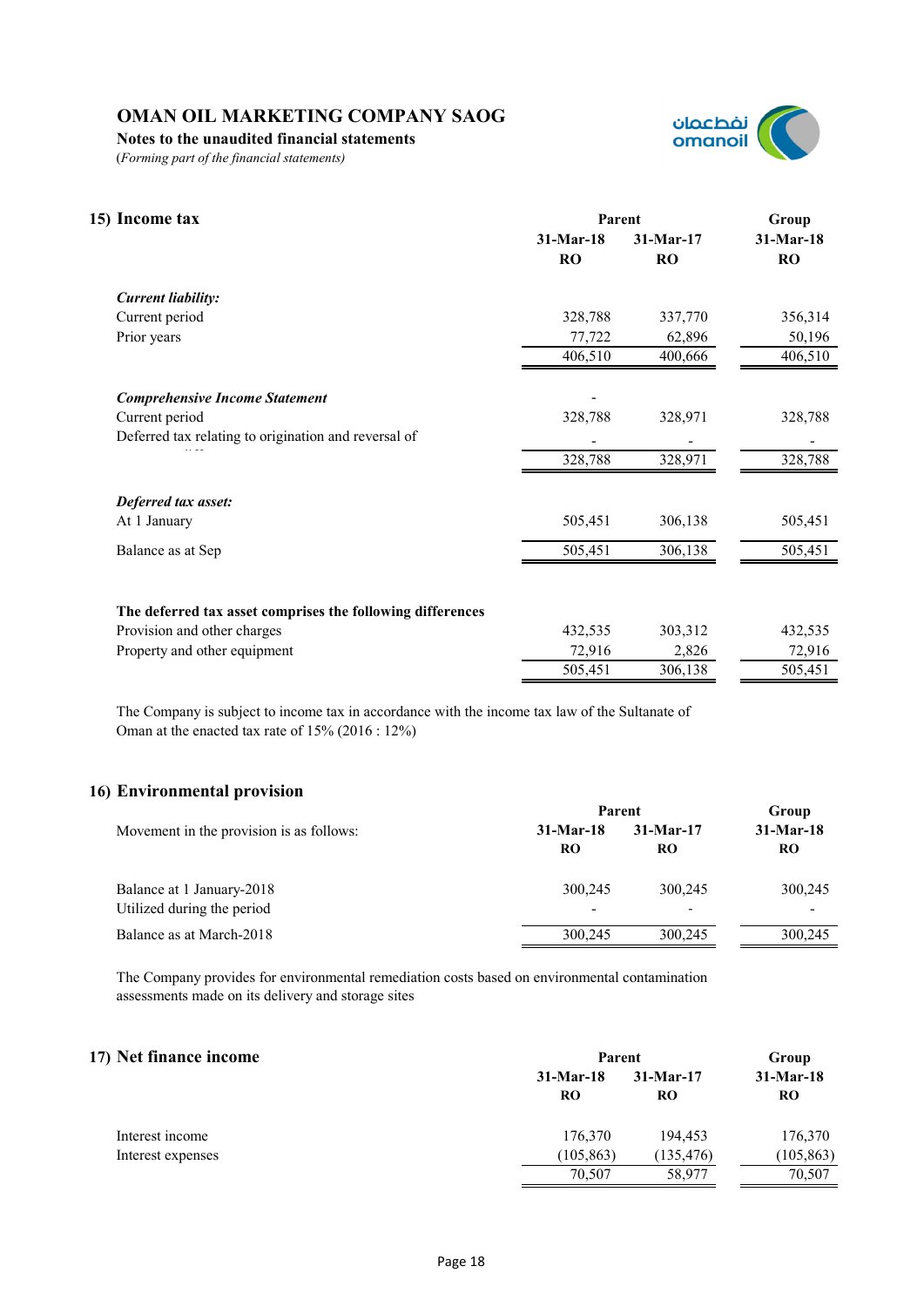**Notes to the unaudited financial statements**

(*Forming part of the financial statements)*

# **18) Related party transactions**

Related parties comprise the shareholders, directors and business entities in which they have the ability to control or exercise significant influence in financial and operating decisions.

نفطعمان omanoil

The Company has entered into transactions with entities over which certain Directors are able to exercise significant influence. In the normal course of business, the Company provides services on commercial terms to related parties and avails services from related parties. The Directors believe that the terms of providing and receiving such services are comparable with those that could be obtained from third parties.

The volumes of significant related party transactions during the year and with parties with a shareholding of 10% or more in the Company and / or related to Directors, were as follows:

|                                                         | Parent      |               | Group       |
|---------------------------------------------------------|-------------|---------------|-------------|
|                                                         | $31-Mar-18$ | $31-Mar-17$   | 31-Mar-18   |
| <b>Balance as at 31-March</b>                           |             |               |             |
| Fuel sales to filling stations owned by directors       | 1,724,411   | 1,980,927     | 1,724,411   |
| Fuel sales to commercial customers related to directors | 4,430,751   | 2,607,876     | 4,430,751   |
| Fuel sales to Joint Venture                             |             |               |             |
| <b>Costs</b>                                            |             |               |             |
| Fuel Purchases from related parties                     | 140,718,584 | 108, 104, 848 | 140,718,584 |
| Brand royalty                                           | 129,642     | 105,305       | 129,642     |
| Remuneration to directors - Provision                   | 44,100      | 44,100        | 44,100      |
| Directors' sitting fees                                 | 12,400      | 6,400         | 12,400      |
| Net interest paid to related parties                    |             |               |             |
| <b>Balances</b>                                         |             |               |             |
| <b>Bank</b> balances                                    | 1,123,528   | 1,936,568     | 1,123,528   |
| Due from related parties (Note 8)                       | 5,499,272   | 2,898,467     | 5,193,098   |
| Due to related parties (Note 13)                        | 39,304,984  | 38,243,814    | 39,304,984  |

# **19) Staff cost**

|                                | Parent         |                          | Group       |  |
|--------------------------------|----------------|--------------------------|-------------|--|
|                                | $31-Mar-18$    | $31-Mar-17$              | $31-Mar-18$ |  |
|                                | R <sub>O</sub> | <b>RO</b>                | <b>RO</b>   |  |
| Wages, salaries and allowances | 1,727,034      | 1,551,051                | 1,754,426   |  |
| End of service benefits        |                |                          |             |  |
| Social security costs          | 84,149         | 85,198                   | 84,149      |  |
| End Of Service                 |                | $\overline{\phantom{0}}$ |             |  |
| Other employee benefits        | 83,843         | 108,220                  | 83,843      |  |
|                                | 1,895,026      | 1,744,469                | 1,922,418   |  |